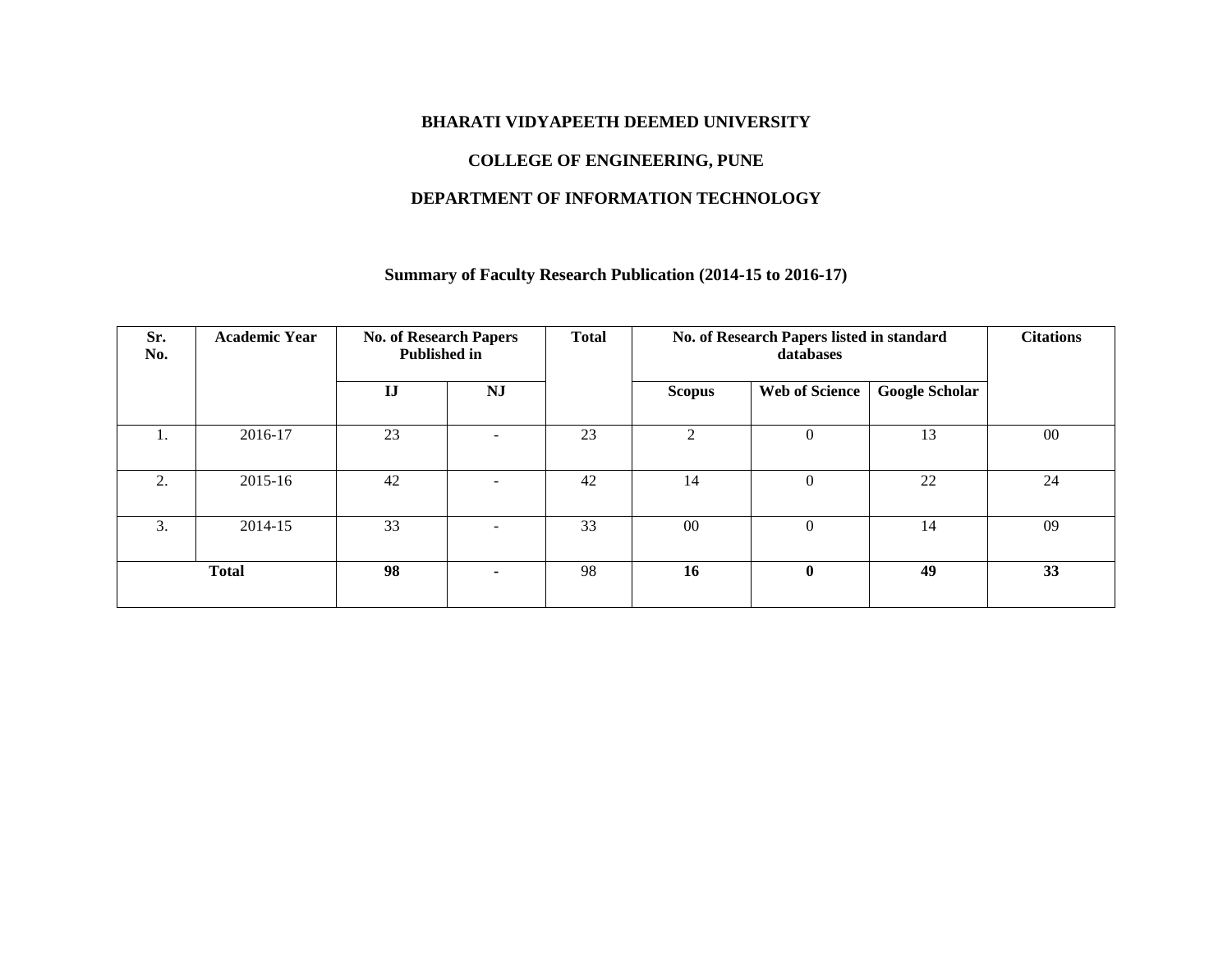# **Academic Year 2016-17 International Journal**

| $\overline{\text{Sr.}}$<br>No. | Author (s)                                          | <b>Complete Title of</b><br>the Article                                                                                                                            | <b>Title of the Journal</b>                                                                                      | <b>Volume</b><br>& Issue<br><b>Number</b>   | Page<br>Nos.   | <b>Month</b><br>and<br><b>Year of</b> | <b>ISSN</b>      | Impa<br><sub>ct</sub><br>Facto |                | <b>Listed in Standard</b><br>Databases (Y/N) |                                 | <b>Cit</b><br>ati<br>ons |
|--------------------------------|-----------------------------------------------------|--------------------------------------------------------------------------------------------------------------------------------------------------------------------|------------------------------------------------------------------------------------------------------------------|---------------------------------------------|----------------|---------------------------------------|------------------|--------------------------------|----------------|----------------------------------------------|---------------------------------|--------------------------|
|                                |                                                     |                                                                                                                                                                    |                                                                                                                  |                                             |                | <b>Publicati</b><br><sub>on</sub>     |                  | r                              | <b>Scopus</b>  | Web of<br><b>Scienc</b><br>e                 | Google<br>Schola<br>$\mathbf r$ |                          |
| 1.                             | Shashi,<br>Priyanka<br>Paygude, Snehal<br>Chaudhary | Novel Ensemble<br>Tree for Fast<br>Prediction on Data<br><b>Streams</b>                                                                                            | <b>International Journal</b><br>of Engineering<br>Research and<br>Applications<br>(IJERA)                        | Volume 6<br>Issue 8<br>Part 1               | Pp.<br>51-58   | August<br>2016                        | 2248-<br>9622    | 5.011                          | $\overline{N}$ | $\overline{N}$                               | $\overline{Y}$                  | $\overline{0}$           |
| 2.                             | Rohit<br>Malgaonkar, P.<br>R. Devale                | Optimizing Web<br>Image Search with<br>Alternative<br>Optimization<br>Technique                                                                                    | <b>International Journal</b><br>of Application or<br>Innovation in<br>Engineering &<br>Management<br>(IJAIEM)    | Volume 5,<br>Issue 6                        | Pp.<br>$1-10$  | June<br>2016                          | $2319 -$<br>4847 | 5.427                          | $\mathbf N$    | $\mathbf N$                                  | $\mathbf Y$                     | $\overline{0}$           |
| 3.                             | Suparna<br>Naik,<br>P.A.Jadhav                      | Literature Survey<br>on Model Driven<br><b>Testing-Functional</b><br><b>Test Case</b><br>Generation with<br>Redundancy Check<br>and Model<br>Paradigm<br>Approach. | <b>International Journal</b><br>of New Innovations<br>in Engineering $&$<br>Technology<br>$($ IJNIET $)$         | $\overline{V}$ olume 6,<br>Issue 3          | Pp.<br>$21-26$ | Decembe<br>r 2016                     | 2319-<br>6319    | 4.012                          | $\mathbf N$    | ${\bf N}$                                    | $\mathbf Y$                     | $\boldsymbol{0}$         |
| 4.                             | S.N.Autade,<br>S.Z.Gawali                           | Hybrid Technique<br>for Plagiarism<br>Detection Based on<br><b>Text and Citation</b><br>Comparison.                                                                | <b>International Journal</b><br>of Application or<br>Innovation in<br>Engineering $\&$<br>Management<br>(IJAIEM) | $\sqrt{\frac{1}{10}}$ Volume 5,<br>Issue 10 | Pp.<br>85-89   | October<br>2016                       | $2319 -$<br>4847 | 5.427                          | $\mathbf N$    | ${\bf N}$                                    | Y                               | $\overline{0}$           |
| 5.                             | S.D.Sapate, S.Z.<br>Gawali                          | Analysis of Region<br><b>Based Image</b><br>Retrival for Image<br>Plagiarism<br>Detection                                                                          | <b>International Journal</b><br>of Application or<br>Innovation in<br>Engineering &<br>Management                | Volume 5,<br>Issue 12                       | Pp.<br>18-23   | Decembe<br>r 2016                     | $2319 -$<br>4847 | 5.427                          | $\mathbf N$    | $\mathbf N$                                  | Y                               | $\Omega$                 |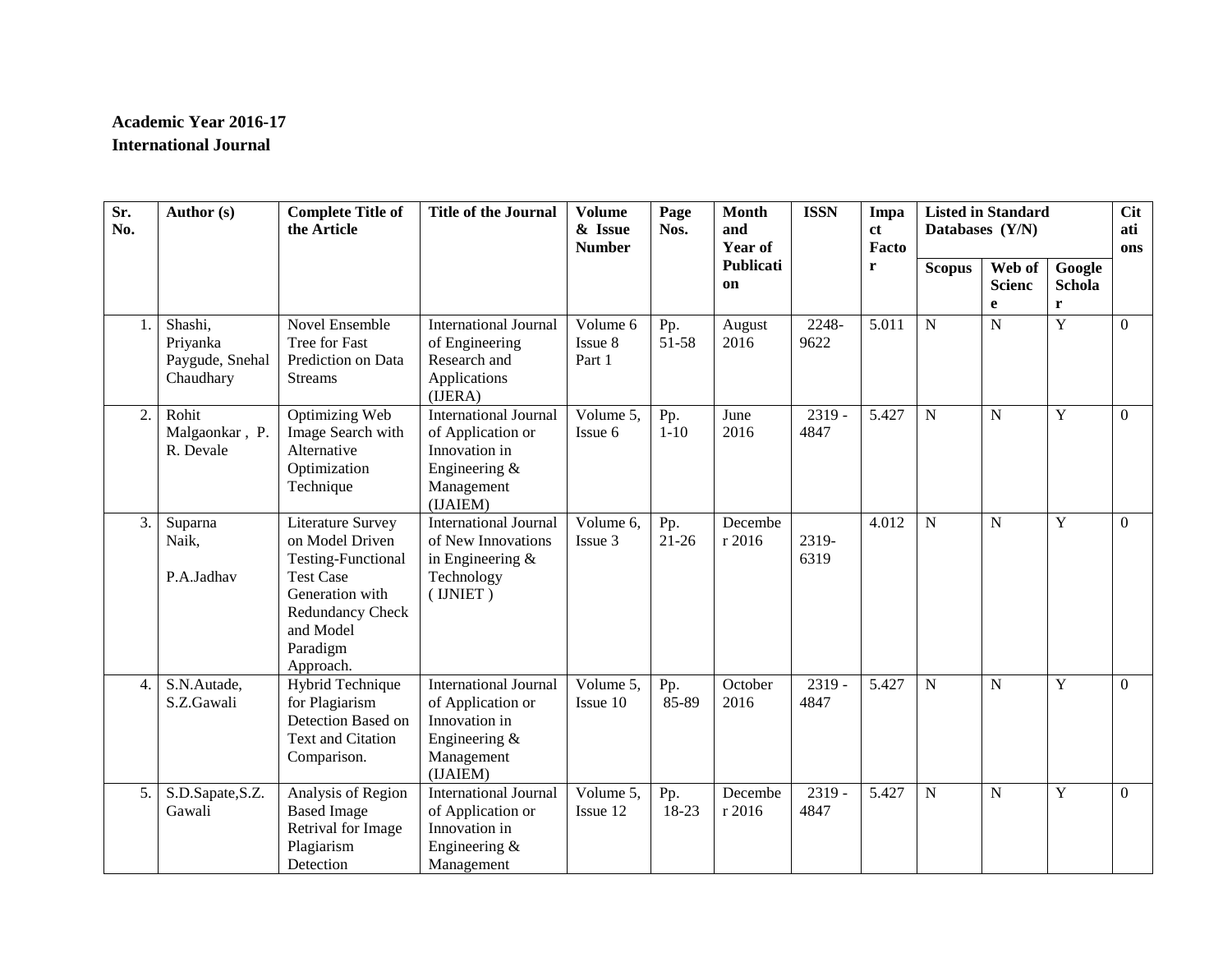|     |                                                        |                                                                                                                                                                                                        | (IJAIEM)                                                                                          |                           |                        |                      |               |       |                |                |             |                |
|-----|--------------------------------------------------------|--------------------------------------------------------------------------------------------------------------------------------------------------------------------------------------------------------|---------------------------------------------------------------------------------------------------|---------------------------|------------------------|----------------------|---------------|-------|----------------|----------------|-------------|----------------|
|     |                                                        |                                                                                                                                                                                                        |                                                                                                   |                           |                        |                      |               |       |                |                |             |                |
| 6.  | Mahadikp.,<br>Bhattacharyya<br>D., Kim H.-J.           | Techniques for<br><b>Automated Test</b><br><b>Cases Generation:</b><br>A Review                                                                                                                        | <b>International Journal</b><br>of Software<br>Engineering and its<br>Applications                | Volume<br>10.<br>Issue 12 | Pp.<br>$13 - 20$       | 2016                 | 1738-<br>9984 | 0.54  | $\overline{Y}$ | $\mathbf N$    | Y           | $\overline{0}$ |
| 7.  | Supriya S. Patil,<br>Pramod A<br>Jadhav, S.D.<br>Joshi | <b>Functional Test</b><br><b>Case Generation</b><br>based on Model<br><b>Driven Testing</b><br>using FSM and<br><b>UML</b> Activity<br>Diagram                                                         | <b>International Journal</b><br>of Advanced<br>Research in<br><b>Computer Science</b>             | Volume 8,<br>Issue 5,     | Pp:<br>1527-<br>1530   | May-<br>June<br>2017 | 0976-<br>5697 | 5.845 | $\mathbf N$    | $\overline{N}$ | Y           | $\Omega$       |
| 8.  | Autade, S.N.,<br>Gawali, S.Z.,<br>Thakore, D.M.        | <b>EMAS</b> Framework<br>for Text Plagarism<br>Detection<br>(Evolutionary<br>Multi-Agent<br>System)                                                                                                    | <b>International Journal</b><br>of Applied<br>Engineering<br>Research                             | Volume<br>12,<br>Issue 8  | Pp.<br>1584-<br>1590   | 2017                 | 0973-<br>4562 | 0.13  | $\mathbf Y$    | $\overline{N}$ | Y           | $\overline{0}$ |
| 9.  | Harshada C.<br>Mandhare,<br>S.R.Idate                  | Comparative<br>Analysis with<br>Implementation of<br>Cluster Based,<br>Distance Based,<br>and Density Based<br><b>Outlier Detection</b><br>Techniques using<br>Different<br><b>Healthcare Datasets</b> | <b>International Journal</b><br>of Advanced<br>Research in<br><b>Computer Science</b><br>(IJARCS) | Volume 8,<br>Issue 04,    | Pp.<br>1349-<br>1355   | June-<br>2017        | 0976-<br>5697 | 5.00  | $\overline{N}$ | $\overline{N}$ | Y           | $\mathbf{0}$   |
| 10. | Kavita S.<br>Shevale,<br>G.V.Bhole                     | Probabilistic<br>Theshold Query on<br>Uncertain Data<br><b>Using SVM</b>                                                                                                                               | <b>International Journal</b><br>of Advanced<br>Research in<br><b>Computer Science</b>             | Volume 8,<br>Issue 05     | Pp.<br>1967-<br>1969   | June<br>2017         | 0976-<br>5697 | 5.00  | $\overline{N}$ | N              | Y           | $\Omega$       |
| 11  | Kavita S.<br>Shevale,<br>G.V.Bhole                     | <b>Literature Review</b><br>on Probabilistic<br>Theshold Query on<br>Uncertain Data                                                                                                                    | (IJARCS)<br><b>International Journal</b><br>of Current<br>Research(IJCR)                          | Volume 9,<br>Issue 6      | Pp.<br>52482-<br>52484 | June -<br>2017       | 0975-<br>833X | 3.53  | $\mathbf N$    | $\overline{N}$ | $\mathbf N$ | $\overline{a}$ |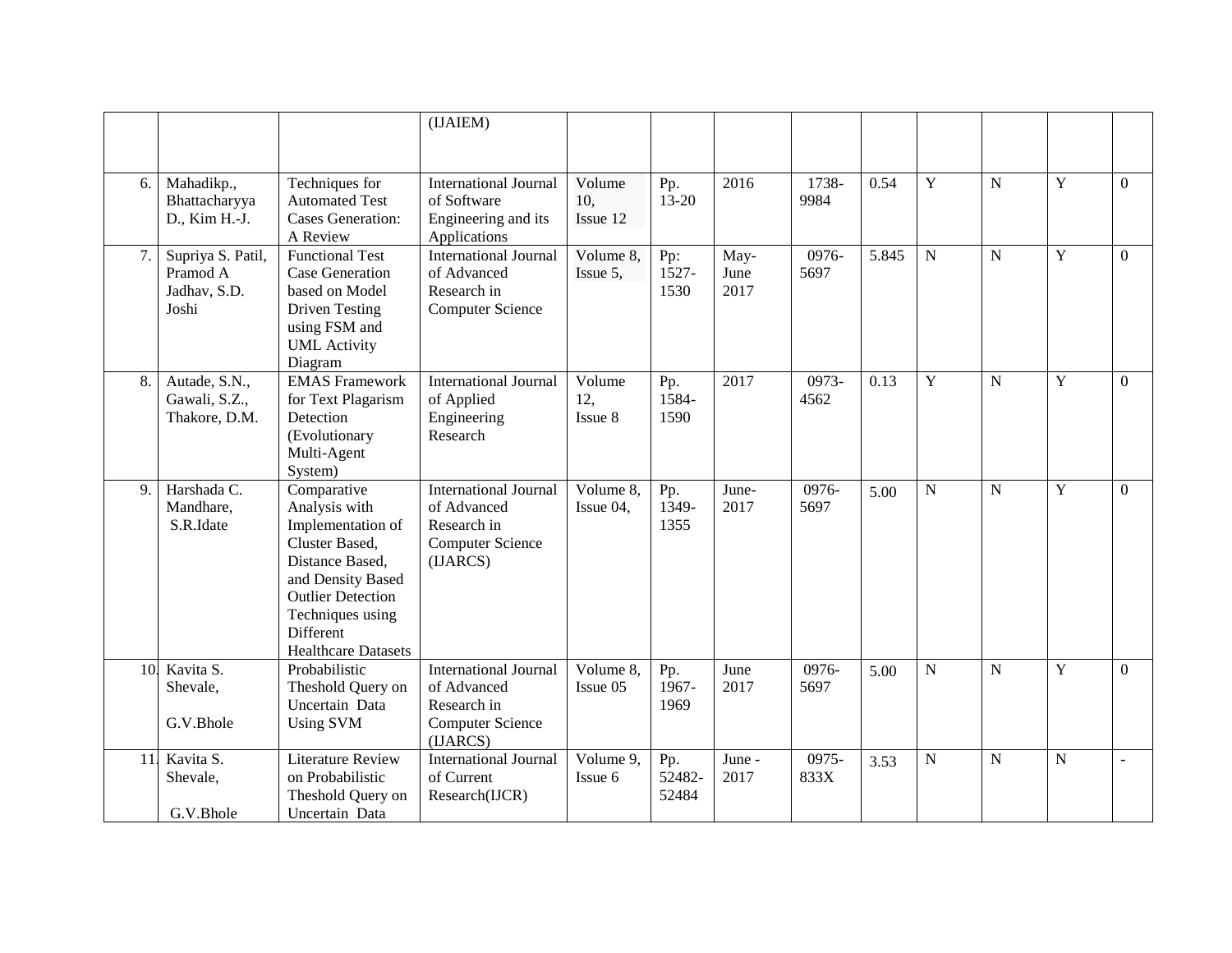| 12 | Supriya Patil,<br>P.A.Jadhav                                                                     | <b>Literature Review</b><br>on Model Based<br><b>Software Testing</b><br>Techniques                                 | <b>International Journal</b><br>of Current<br>Research(IJCR)                                                         | Volume 9,<br>Issue 6                       | Pp.<br>51827-<br>51829 | June<br>2017         | 0975-<br>833X                | 3.53  | ${\bf N}$      | $\mathbf N$    | $\overline{N}$ |                |
|----|--------------------------------------------------------------------------------------------------|---------------------------------------------------------------------------------------------------------------------|----------------------------------------------------------------------------------------------------------------------|--------------------------------------------|------------------------|----------------------|------------------------------|-------|----------------|----------------|----------------|----------------|
| 13 | Anusha Pammi,<br>S.P.Medhane                                                                     | Trapping of Stego<br>Images on The<br><b>Basis of Statistical</b><br>Evidences                                      | <b>International Journal</b><br>of Advanced<br>Research in<br><b>Computer Science</b><br>(IJARCS)                    | $\overline{\text{Volume}}$ 8,<br>Issue 05, | Pp.<br>2003-<br>2006   | June-<br>2017        | 0976-<br>5697                | 5.00  | $\overline{N}$ | $\mathbf N$    | Y              | $\Omega$       |
| 14 | Shrikant<br>Prakash Malge,<br>Snehal<br>Chaudhary,<br>Priyanka<br>Paygude, Shrikal<br>a Deshmukh | Dynamic<br>Policy Update of<br>Cloud for File<br>Access                                                             | <b>International Journal</b><br>on Recent And<br><b>Innovation Trends</b><br>in Computing and<br>Communication       | Volume 5<br>Issue 6                        | Pp.<br>$757 -$<br>761  | June-<br>2017        | $2321 -$<br>8169             | 5.837 | $\mathbf N$    | $\mathbf N$    | $\mathbf N$    |                |
| 15 | Shrikant<br>Prakash Malge,<br>Snehal<br>Chaudhary,<br>Priyanka<br>Paygude                        | Secure and Policy<br>Update Method on<br>Big Data Access in<br>Cloud Storage                                        | <b>IOSR-Journal of</b><br>Computer<br>Engineering (IOSR-<br>JCE                                                      | Volume<br>19,<br>Issue 3,<br>Ver. III      | Pp.<br>48-52           | May-<br>June<br>2017 | $E-$<br>NO:<br>2278-<br>0661 | 3.712 | ${\bf N}$      | $\overline{N}$ | ${\bf N}$      | $\overline{a}$ |
| 16 | Shubham<br>Gupta;<br>Maneesh<br>Ranjan; T. B.<br>Patil; Supriya<br>C. Sawant                     | <b>Controlling Traffic</b><br>Congestion in<br>Metro City by<br><b>Exercising Mobile</b><br>Accelerometer<br>Sensor | <b>IJCSN</b> International<br>Journal of Computer<br>Science and<br>Network,                                         | Volume 6,<br>Issue 3                       | Pp:362<br>$-367$       | June<br>2017         | 2277-<br>5420                | 1.5   | $\mathbf N$    | $\mathbf N$    | $\mathbf N$    |                |
| 17 | Shubham<br>Bhatnagar,<br>Shubham<br>Upadhyay,<br>Surya Prakash<br>Gupta, Prof.<br>G. V. Bhole,   | <b>Image Textural</b><br><b>Style Transfer</b><br>using Neural<br>Network                                           | <b>International Journal</b><br>of Advanced<br>Research in<br><b>Computer Science</b><br>and Software<br>Engineering | Volume<br>7,<br>Issue 5                    | Pp:16<br>$3 - 65$      | May<br>2017          | 2277<br>128X                 |       | $\mathbf N$    | $\mathbf N$    | $\mathbf N$    |                |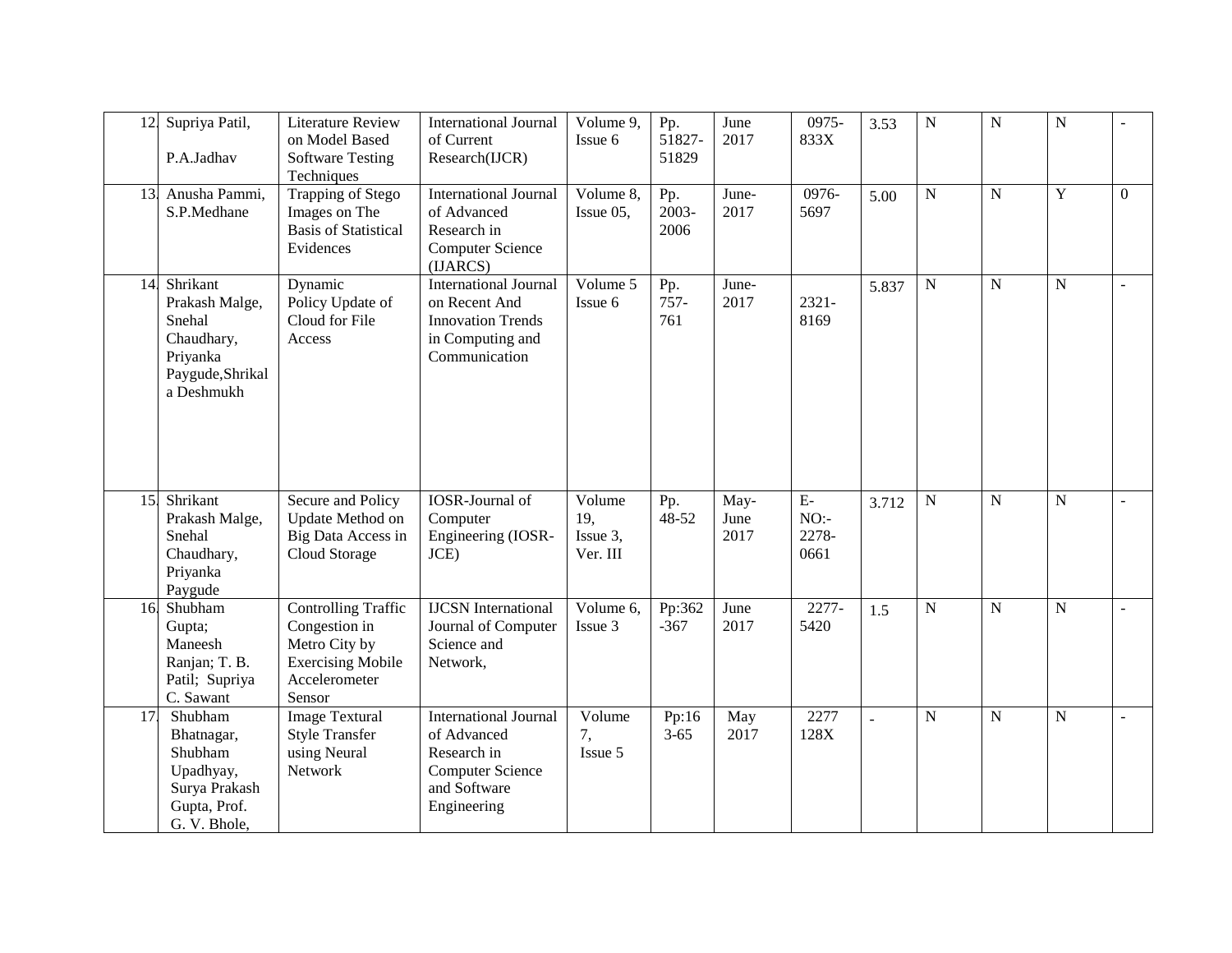|     | Piyush Singh                                                                                                                                                     |                                                                                |                                                                                                                                   |                          |              |                      |                 |                |             |             |             |                |
|-----|------------------------------------------------------------------------------------------------------------------------------------------------------------------|--------------------------------------------------------------------------------|-----------------------------------------------------------------------------------------------------------------------------------|--------------------------|--------------|----------------------|-----------------|----------------|-------------|-------------|-------------|----------------|
| 18  | Ishitaa<br>Narwane,<br>Nishu Gupta,<br>Rashmi, Ms.<br>Shrikala<br>Deshmukh,<br>Ms Snehal<br>Chaudhary,<br>Ms Priyanka<br>Paygude                                 | M-learning<br>The current and<br>future status of<br>M-learning                | <b>IRACST-</b><br>International<br>Journal of<br><b>Computer Science</b><br>and Information<br>Technology &<br>Security (IJCSITS) | Volume 7,<br>Issue 3     | Pp:6-<br>11  | May-<br>June<br>2017 | 2249-<br>9555   | $\equiv$       | $\mathbf N$ | $\mathbf N$ | $\mathbf N$ | $\mathbf{r}$   |
| 19  | Ayush<br>Agarwal,<br>Rishabh Bajaj<br>, Rachit<br>Sharma,<br>Shubham<br>Dubey, Ms.<br>Shrikala<br>Deshmukh,<br>Ms Snehal<br>Chaudhary,<br>Ms Priyanka<br>Paygude | <b>Online Voting</b><br>Portal Based On<br>Aadhaar Card<br>Verification        | International<br>Journal of<br>Computer<br>Engineering and<br>Applications                                                        | Volume<br>11,<br>Issue 7 | Pp:<br>57-62 | May<br>2017          | 2321-<br>3469   | $\sim$         | $\mathbf N$ | $\mathbf N$ | $\mathbf N$ | $\sim$         |
| 20. | Simran Lalwani,<br>Tanmay Dixit,<br>Ghandhrva<br>Malhotra,<br>Abhimanyu,<br>Shrikala<br>Deshmukh,<br>Snehal<br>Chaudhary,<br>Priyanka<br>Paygude                 | Optimal<br>Enhancement of<br><b>Location Aware</b><br>Spatial<br>Keyword Cover | International<br>Journal of<br>Advanced<br>Research in<br><b>Computer Science</b><br>and Electronics<br>Engineering<br>(IJARCSEE) | Volume<br>6, Issue<br>6  | Pp:<br>73-77 | June<br>2017         | $2277-$<br>9043 | $\overline{a}$ | $\mathbf N$ | $\mathbf N$ | Y           | $\overline{0}$ |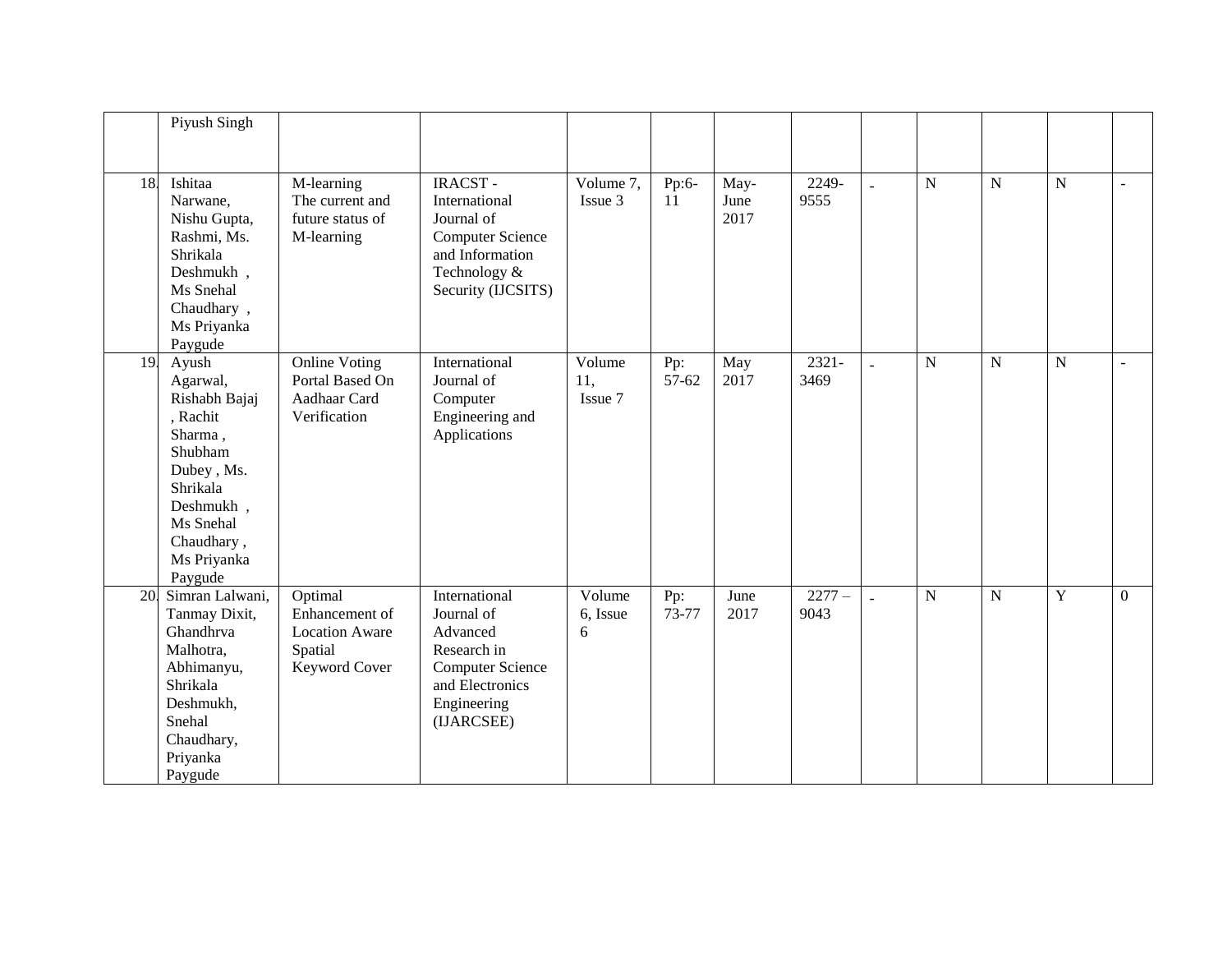| 21 | Nikhil Raj,<br>Vikas Kumar,<br>E. Ashwini<br>Kumar,<br>Swapnil<br>Dharu,                                                                         | Proposed System<br>on Remote PC<br>Locking System<br>via<br>Android Phone                                | International<br>Journal of<br>Advanced<br>Research in<br><b>Computer Science</b><br>and Software | Volume<br>$7$ , Issue 4    | Pp:18<br>8-192             | April<br>2017 | 2277<br>128X                                  | N           | N         | N |          |
|----|--------------------------------------------------------------------------------------------------------------------------------------------------|----------------------------------------------------------------------------------------------------------|---------------------------------------------------------------------------------------------------|----------------------------|----------------------------|---------------|-----------------------------------------------|-------------|-----------|---|----------|
|    | Shrikala M.<br>Deshmukh                                                                                                                          |                                                                                                          | Engineering                                                                                       |                            |                            |               |                                               |             |           |   |          |
| 22 | Siddharth<br>Agarwal, Yash<br>Omer, T. B.<br>Patil and<br>Supriya C.<br>Sawant                                                                   | Solar Panel Cells<br>as Power Source<br>and Li-Fi Data<br>Nodes Integrated<br>with Solar<br>Concentrator | (IJEACS)<br>International<br>Journal of<br>Engineering and<br><b>Applied Computer</b><br>Science  | Volume:<br>02,<br>Issue 05 | Pp:<br>$172 -$<br>175      | May<br>2017   | ISBN:<br>$978 - 0 -$<br>995707<br>$5 - 6 - 6$ | $\mathbf N$ | ${\bf N}$ | Y | $\Omega$ |
| 23 | Mayank<br>Thaldi,<br>Shubham Jain,<br>Mangesh<br>Biradar, Akash<br>Jha, Snehal<br>Chaudhary,<br>Shreekala<br>Deshmukh and<br>Priyanka<br>Paygude | Use Of Data<br>Clustering To<br><b>Enhance Student</b><br>And Teacher<br>Performance                     | International<br>Journal of<br>Development<br>Research                                            | Volume<br>07, Issue<br>06  | Pp.12<br>997-<br>1299<br>9 | June<br>2017  | 2230-<br>9926                                 | N           | N         | N | $\sim$   |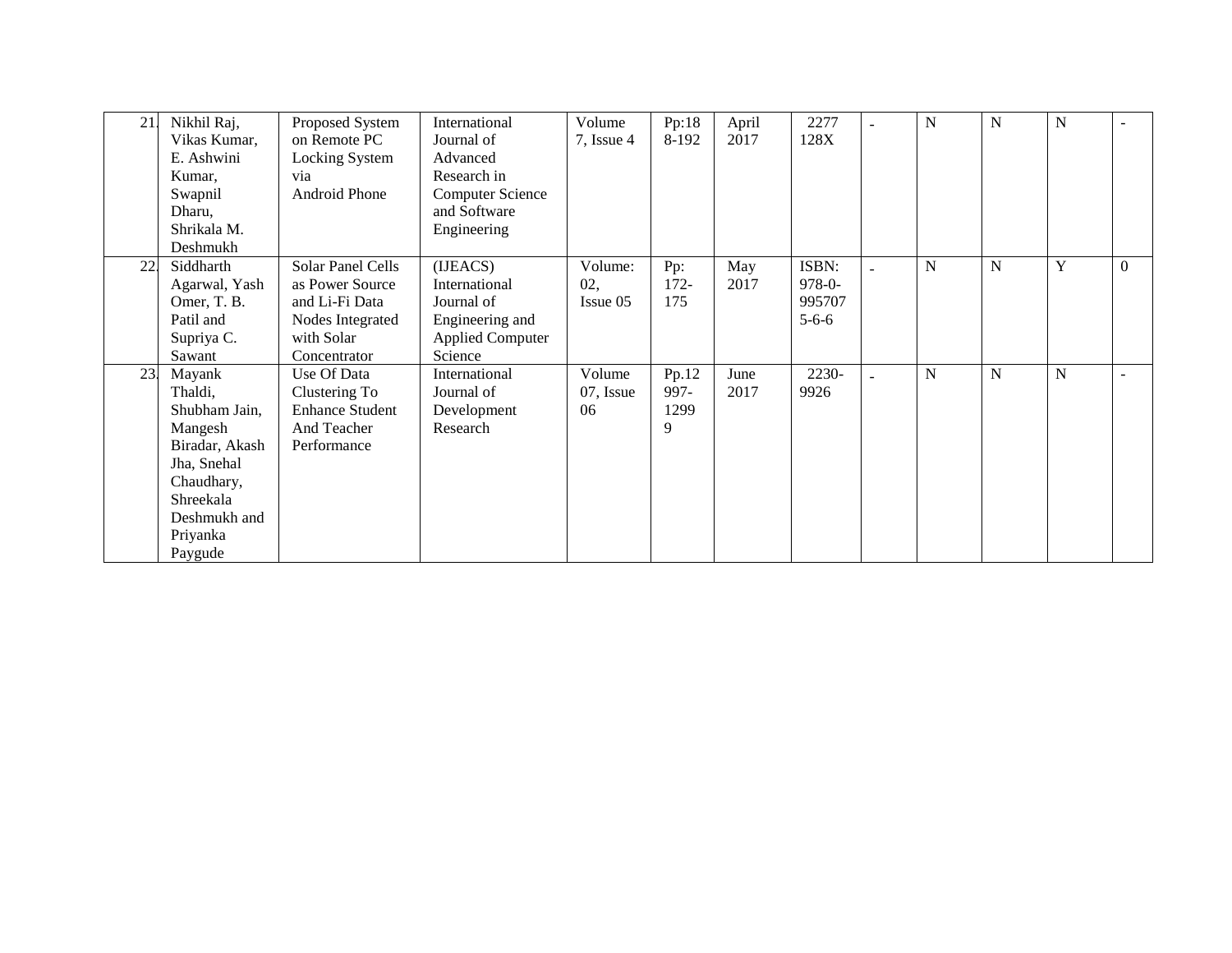# **Academic Year 2015-16**

### **International Journal**

| Sr.<br>No. | Author (s)                                                  | <b>Complete Title of</b><br>the Article                                                                                                                  | Title of the<br><b>Journal</b>                                                                             | <b>Volume</b><br>& Issue<br><b>Number</b> | Page<br>Nos.             | <b>Month</b> and<br>Year of<br><b>Publicatio</b> | <b>ISSN</b>                                          | <b>Impact</b><br><b>Factor</b> | (Y/N)          | <b>Listed in Standard Databases</b> |                          | <b>Citati</b><br>onas |
|------------|-------------------------------------------------------------|----------------------------------------------------------------------------------------------------------------------------------------------------------|------------------------------------------------------------------------------------------------------------|-------------------------------------------|--------------------------|--------------------------------------------------|------------------------------------------------------|--------------------------------|----------------|-------------------------------------|--------------------------|-----------------------|
|            |                                                             |                                                                                                                                                          |                                                                                                            |                                           |                          | $\mathbf n$                                      |                                                      |                                | <b>Scopus</b>  | Web of<br><b>Science</b>            | Google<br><b>Scholar</b> |                       |
| 1.         | Kasar M<br>M,<br>Bhattachar<br>yya D                        | Face recognition<br>using neural<br>network: A review                                                                                                    | International<br>journal of<br>security and its<br>application                                             | Volume<br>10, Issue<br>3,                 | Pp: 81-<br>100           | 2016                                             | 1738-<br>9976                                        | $\overline{a}$                 | $\mathbf Y$    | ${\bf N}$                           | $\mathbf Y$              | 12                    |
| 2.         | Amol B.<br>Shinde<br>Prof. P.R.<br>Devale                   | <b>Brain Tumor</b><br>Disease<br>Identification<br>Using GNSWF -<br><b>Based Feature</b><br><b>Extraction</b> and<br><b>Random Forest</b><br>Classifiers | International<br>Journal of<br>Advanced<br>Research in<br>Computer and<br>Communicatio<br>n Engineering    | Vol. 4,<br>Issue 10,                      | Pp:435<br>$-437$         | October<br>2015                                  | 2278-<br>1021                                        | 4.582                          | $\overline{N}$ | $\mathbf N$                         | Y                        | $\theta$              |
| 3.         | Mr.<br>T.B.Patil.<br>Prof. Dr.<br>S.D.Joshi                 | Software<br>Improvement<br>Model based on<br>Complexity<br>Optimization for IT<br>Industry                                                               | International<br>Journal of<br>Innovative<br>Research in<br>Computer and<br>Communicatio<br>n Engineering. | Volume<br>03, Issue<br>10,                | Pp:<br>10110-<br>10116   | October<br>2015                                  | $(P)$ :<br>2320-<br>9798<br>$(O)$ :<br>2320-<br>9801 | 5.618                          | ${\bf N}$      | N                                   | N                        |                       |
| 4.         | Mrs.<br>Snehal<br>Sachin<br>Shinde<br>Prof. P.<br>R. Devale | Specific Personal<br>Alias Withdrawal<br>from Web and<br>Clustering of<br>Similar Web<br>Documents                                                       | International<br>Journal of<br>Science and<br>Research<br>(IJSR)                                           | Volume<br>04, Issue<br>11                 | $Pp$ .:<br>2503-<br>2506 | November<br>2015                                 | 2319-<br>7064                                        | 5.611                          | ${\bf N}$      | N                                   | Y                        | $\overline{0}$        |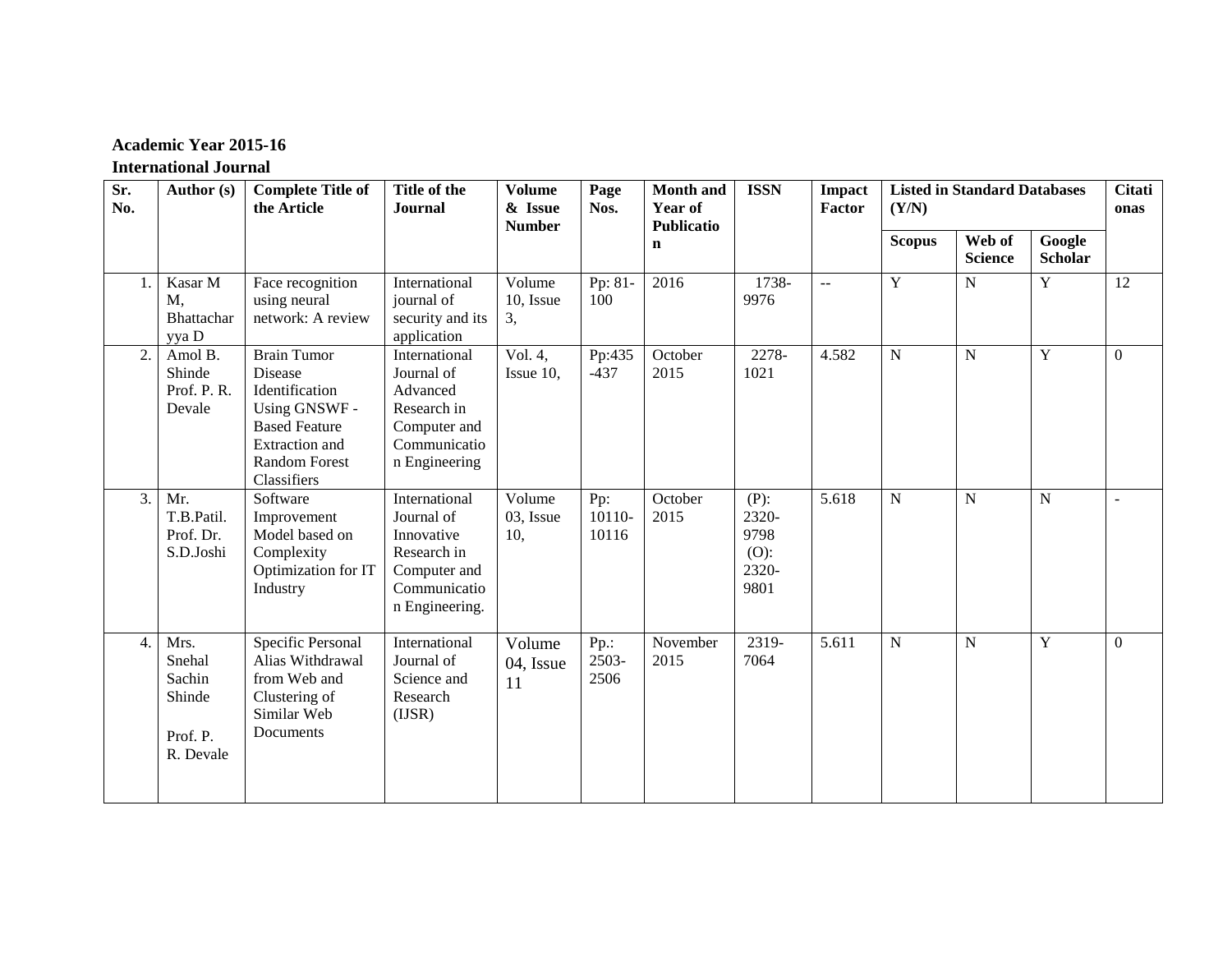| 5. | Somnath<br>B. Hande<br>Prof. S.P.<br>Medhane    | Secured Encryption<br>System for<br>Multiple Cloud<br>Users                                                                                             | International<br>Journal of<br>Innovative<br>Research in<br>Computer and<br>Communicati<br>on<br>Engineering(I<br>JIRCCE) | Volume<br>03, Issue<br>11 | $Pp$ .:<br>11392<br>11397 | November<br>2015, | (online):<br>2320-<br>9801<br>(Print):<br>2320-<br>9798 | $\overline{5.6}$ | $\overline{N}$ | $\overline{N}$ | $\overline{N}$ |              |
|----|-------------------------------------------------|---------------------------------------------------------------------------------------------------------------------------------------------------------|---------------------------------------------------------------------------------------------------------------------------|---------------------------|---------------------------|-------------------|---------------------------------------------------------|------------------|----------------|----------------|----------------|--------------|
| 6. | Mr.Amol<br>B. Shinde.<br>Prof. P.R.<br>Devale   | Detection and<br>Identification of<br>brain tumor using<br><b>Image Processing</b><br>& RFT Technique                                                   | International<br>Journal of<br>Enhance<br>Research in<br>Science<br>Technology &<br>Engineering                           | Volume<br>04 Issue<br>09  | Pp:12<br>$0-123$          | September<br>2015 | 2319-<br>7463                                           | 2.456            | ${\bf N}$      | $\mathbf N$    | Y              | $\mathbf{0}$ |
| 7. | Prof.<br>Y.C.Kulka<br>rni,<br>Jagruti<br>Mahure | An Implementation<br>approach to the<br>detection of faults<br>in the fabrics with<br>the help of image<br>processing<br>techniques in<br><b>MATLAB</b> | International<br>Journal of<br>Computer<br>Networking,<br>Wireless and<br>Mobile<br>Communicatio<br>ns.                   | Volume<br>05,<br>Issue 03 | Pp: 1-<br>8               | June 2015         | 2250-<br>1568                                           | 5.6349           | $\mathbf N$    | $\overline{N}$ | $\mathbf N$    |              |
| 8. | Prof<br>P.R.Deval<br>e,<br>Sairabi H<br>Mujawar | "Heart Disease<br>Prediction using<br>Modified K-means<br>and using Naive<br>Bayes"(Study<br>Paper)                                                     | International<br>Journal of<br>Computer<br>Sciences and<br>Engineering<br>(IJCSE)                                         | Volume<br>03,<br>Issue 10 | Pp:<br>76-78              | Oct 2015          | 2347-<br>2693                                           | 1.251            | $\mathbf N$    | $\mathbf N$    | ${\bf N}$      |              |
| 9. | Prof<br>P.R.Deval<br>e,<br>Sairabi H<br>Mujawar | "Prediction of<br><b>Heart Disease</b><br>using Modified K-<br>means and by<br>using Naïve<br>Bayes"                                                    | International<br>Journal of<br>Innovative<br>Research in<br>Computer and<br>Communicatio                                  | Volume<br>03,<br>Issue 10 | Pp:<br>10265-<br>10273    | Oct 2015          | 2320-<br>9801                                           | 5.618            | $\overline{N}$ | $\overline{N}$ | $\mathbf N$    |              |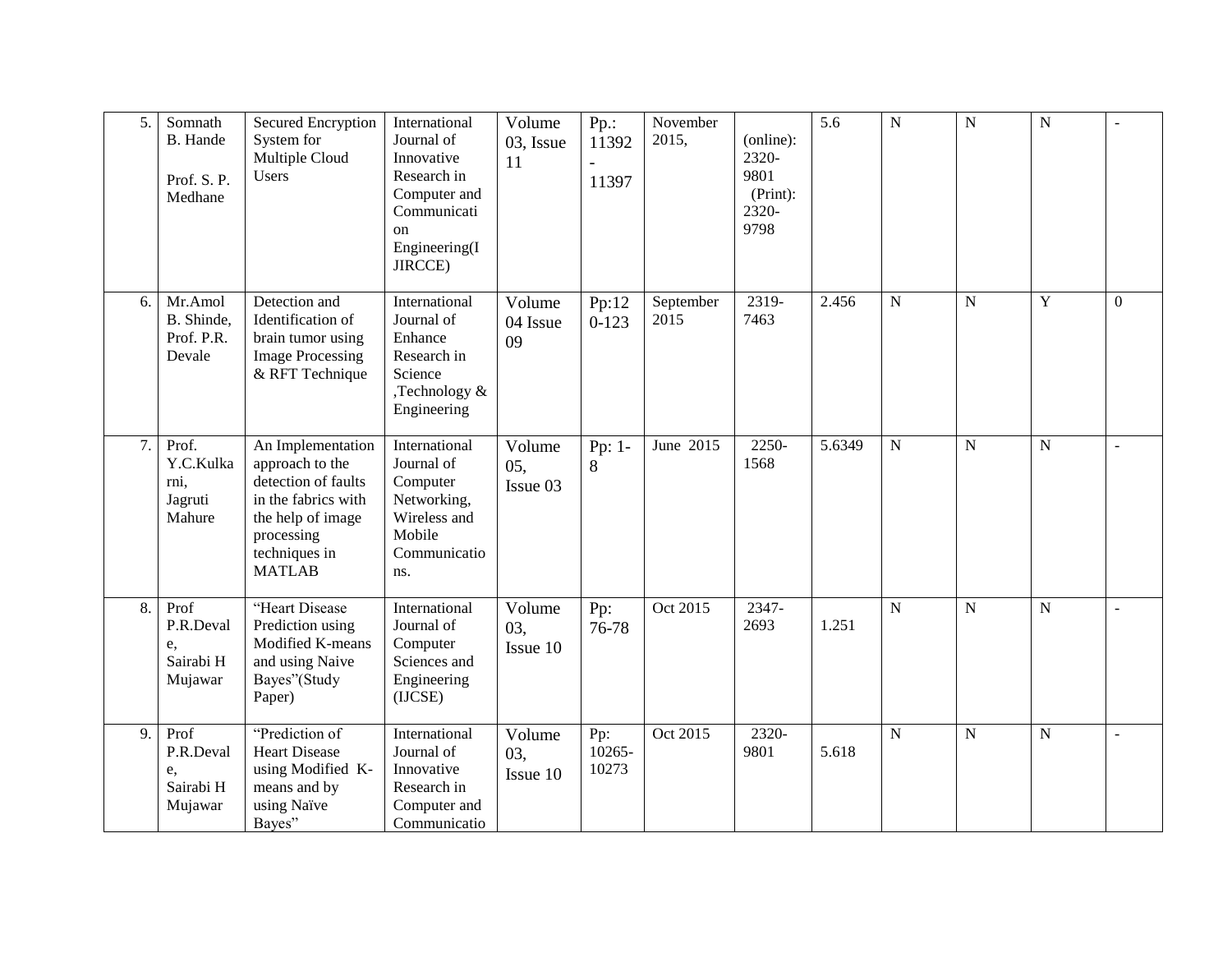|     |                                                                       | (Implementation<br>Paper)                                                                                | n Engineering<br>(IJIRCCE)                                                                              |                           |                       |                   |                                                    |                  |                |                |             |  |
|-----|-----------------------------------------------------------------------|----------------------------------------------------------------------------------------------------------|---------------------------------------------------------------------------------------------------------|---------------------------|-----------------------|-------------------|----------------------------------------------------|------------------|----------------|----------------|-------------|--|
| 10. | Prof.<br>P.A.Jadha<br>$\overline{\mathbf{V}}$<br>Kashmira<br>A.Jagtap | A New Partitioning<br>Approach to work<br><b>Balancing</b> in Cloud<br>Technology                        | International<br>Journal of<br>Electrical<br>Electronics<br>and Computer<br>Science<br>Engineering      | Volume<br>02<br>Issue 5   | Pp:<br>$17 - 20$      | October -<br>2015 | $E-$ :<br>2348-<br>2273<br>$P-$ :<br>2454-<br>1222 | 2.165            | ${\bf N}$      | ${\bf N}$      | ${\bf N}$   |  |
| 11  | Mr.Gajana<br>n Patil<br>Prof.<br>S.Z.Gawal<br>$\mathbf{i}$            | <b>RDBMS</b> Data<br>Retrieval with<br>Term and Ranking<br>Search Scheme: A<br><b>Survey Effort</b>      | International<br>Journal of<br>Advanced<br>Research in<br>Computer and<br>Communicatio<br>n Engineering | Volume<br>04.<br>Issue 09 | Pp:<br>$263-$<br>265  | September<br>2015 | 2319-<br>5940                                      | 4.582            | $\overline{N}$ | $\overline{N}$ | ${\bf N}$   |  |
| 12. | Mr.Gajana<br>n Patil<br>Prof.<br>S.Z.Gawal<br>$\mathbf{i}$            | <b>Scalable Database</b><br><b>Record Retrieval</b><br>through Relational<br>Term Built Search<br>System | International<br>Journal of IT,<br>Engineering<br>and Applied<br>Sciences<br>Research                   | Volume<br>04.<br>Issue 11 | Pp: 6-<br>9           | November<br>2015  | 2319-<br>4413                                      | 4.465            | $\mathbf N$    | N              | $\mathbf N$ |  |
| 13. | Mr.Seyed<br>Abdollah<br>Mousavi<br>Prof.<br>S.P.Medha<br>ne           | Analysis of<br>Location-Aware<br>Web Service<br>Recommendation                                           | International<br>Journal of<br>Engineering<br>and Technical<br>Research                                 | Volume<br>03.<br>Issue 12 | Pp:<br>$120 -$<br>122 | December<br>2015  | $2321 -$<br>0869                                   | $\overline{2.1}$ | ${\bf N}$      | ${\bf N}$      | ${\bf N}$   |  |
| 14. | Mr.Seyed<br>Abdollah<br>Mousavi<br>Prof.<br>S.P.Medha<br>ne           | Enhance<br>Scalability of<br>Location-Aware<br>Web Service<br>Recommendation<br><b>Using Em</b>          | International<br>Journal of<br>Engineering<br>and Technical<br>Research                                 | Volume<br>03,<br>Issue 12 | Pp:<br>$123 -$<br>126 | December<br>2015  | $2321 -$<br>0869                                   | 2.1              | $\mathbf N$    | ${\bf N}$      | ${\bf N}$   |  |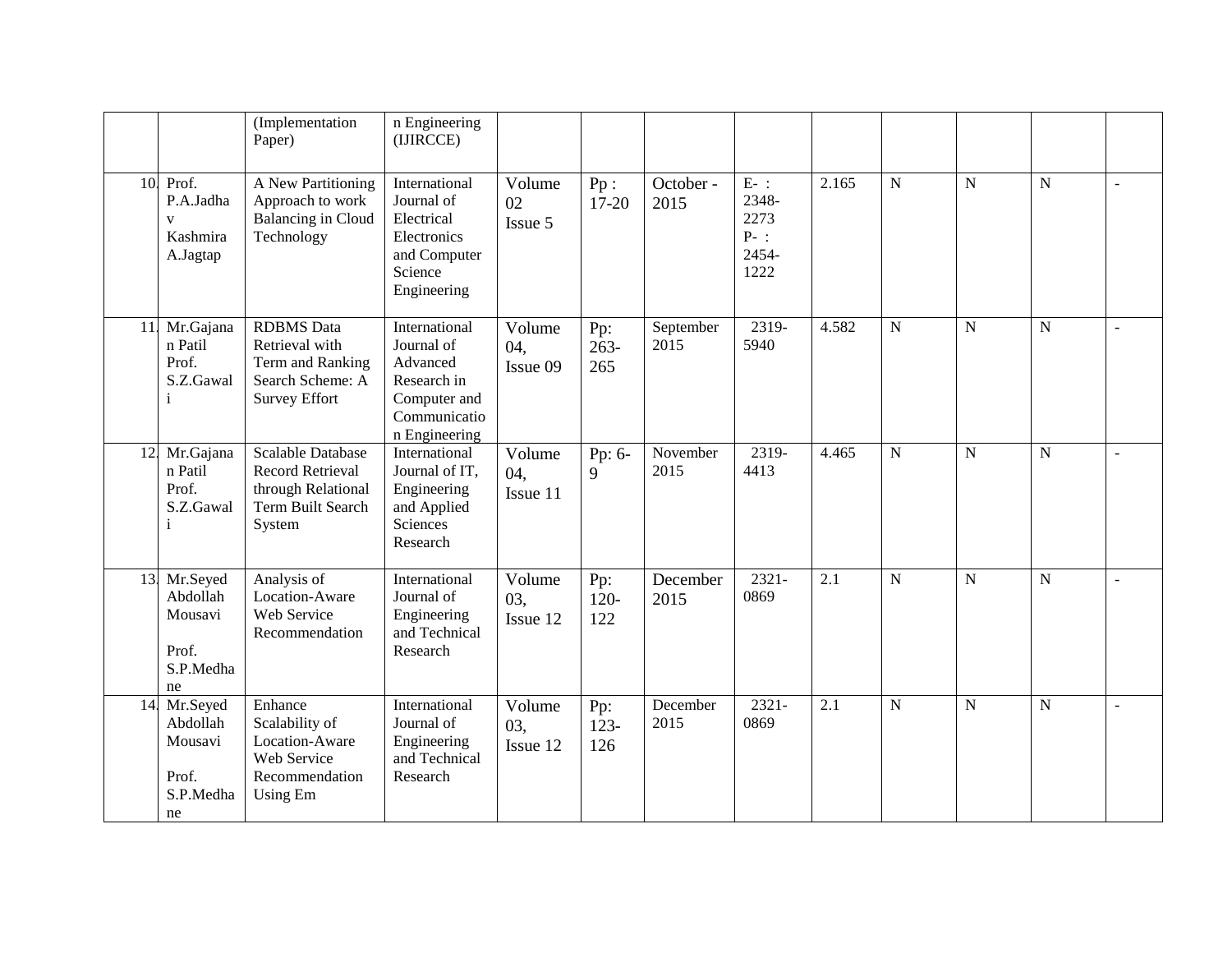| 15. | Debnath<br>Bhattachar<br>yya                                                       | Classification of<br>Penaeid Prawn<br>Species using Radial<br>basis Probabilistic<br>Neural Networks and<br><b>Support Vector</b><br>Machines                   | International<br>Journal of Bio-<br>Science and<br>Bio-<br>Technology             | Volume<br>8,<br>Issue 1   | Pp.25<br>5-262        | 2016  | 2233-<br>7849    | 0.765                     | $\overline{Y}$ | $\overline{N}$ | $\overline{Y}$ | 1              |
|-----|------------------------------------------------------------------------------------|-----------------------------------------------------------------------------------------------------------------------------------------------------------------|-----------------------------------------------------------------------------------|---------------------------|-----------------------|-------|------------------|---------------------------|----------------|----------------|----------------|----------------|
| 16. | Debnath<br>Bhattachar<br>yya                                                       | A view on LSB based<br>audio steganography                                                                                                                      | International<br>Journal of<br>Security and<br><b>Its</b><br>Applications         | Volume<br>10              | Pp 51-<br>62          | 2016  | 1738-<br>9976    | $\sim$ $\sim$             | $\overline{Y}$ | ${\bf N}$      | Y              | $\overline{4}$ |
| 17. | Debnath<br>Bhattachar<br>yya                                                       | Finding<br>Probabilistic<br>Skyline Points by<br>using<br>Dimensionality<br>Reduction and<br>Boundary<br>detection<br>Approach in<br>Distributed<br>Environment | International<br>Journal of<br>Software<br>Engineering<br>and Its<br>Applications | Volume<br>$9$ , issue $8$ | Pp:<br>169-<br>178    | 2015  | 1738-<br>9984    | $\sim$ $\sim$             | ${\bf N}$      | ${\bf N}$      | $\mathbf Y$    | $\overline{0}$ |
| 18. | Debnath<br>Bhattachar<br>yya                                                       | A Novel<br>Decision Tree<br>Framework using<br>Discrete Haar<br>Wavelet<br>Transform                                                                            | International<br>Journal of u-<br>and e- Service,<br>Science and<br>Technology    | Volume<br>9, Issue 1      | Pp: $63-$<br>72       | 2016  | $2005 -$<br>4246 | $\mathbb{L}^{\mathbb{L}}$ | N              | $\mathbf N$    | Y              | $\Omega$       |
| 19. | Siva<br>Kumar,<br>P., Anand,<br>D., Uday<br>Kumar,<br>V., Bhatta<br>charyya,<br>D. | A computational<br>intelligence meth<br>od for effective di<br>agnosis of heart d<br>isease using<br>genetic algorithm                                          | International<br>Journal of Bio-<br>Science and<br>Bio-<br>Technology             | Volume 8,<br>Issue 2      | Pp.<br>$363 -$<br>372 | 2016, | 2233784<br>9     | $\overline{\phantom{m}}$  | Y              | $\mathbf N$    | Y              | $\mathbf{1}$   |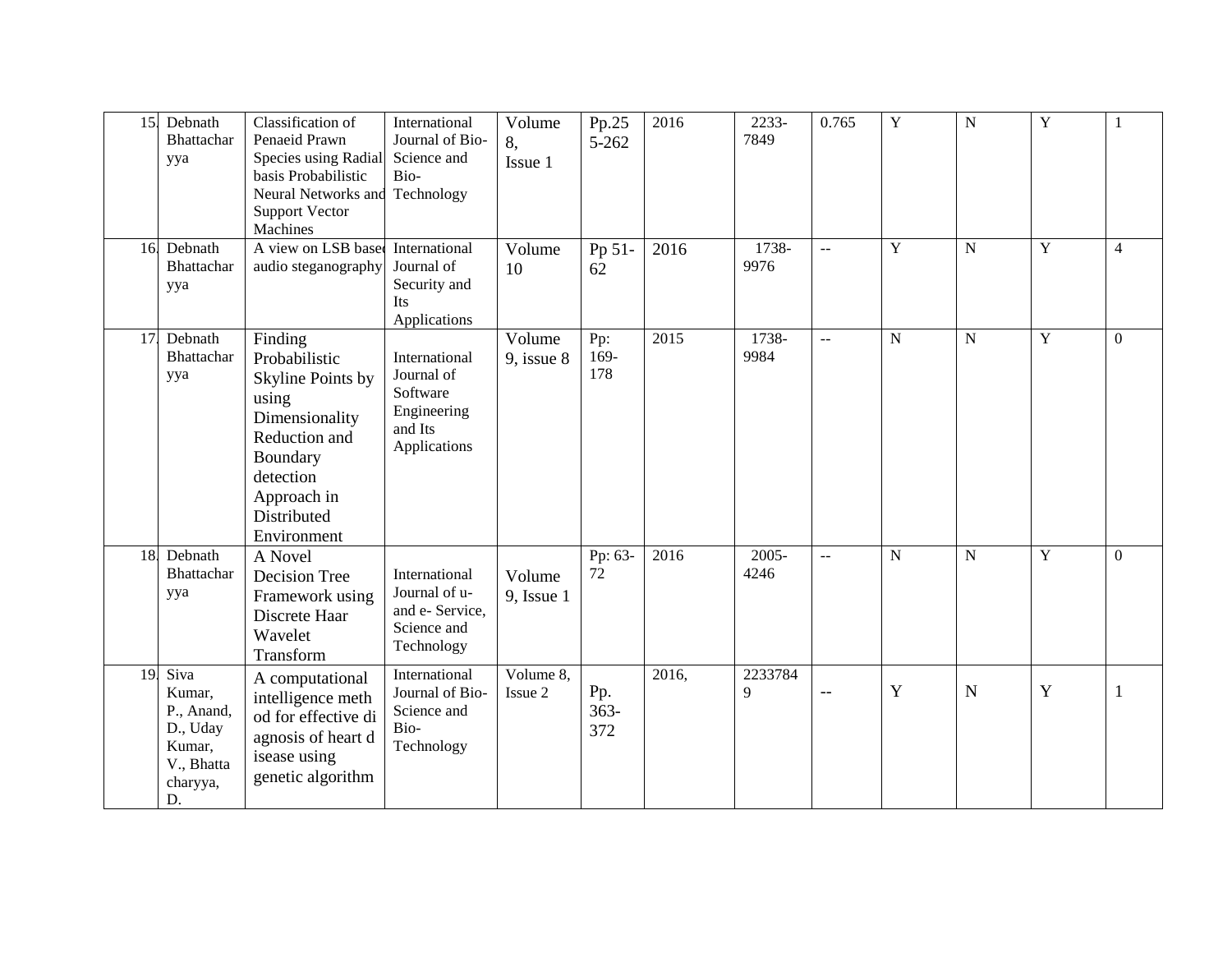| 20. | Mandhala,<br>V.N., Bhat<br>tacharyya,<br>D., Kim,<br>T.-H.                                        | Face detection us<br>ing image morph<br>ology - A review                                                                                             | International<br>Journal of<br>Security and<br>its<br>Applications                             | Volume<br>10, Issue 4 | Pp. 89-<br>94      | 2016,                | 1738997<br>6                    | $\overline{\phantom{m}}$ | $\mathbf Y$ | $\mathbf N$    | Y | $\overline{0}$ |
|-----|---------------------------------------------------------------------------------------------------|------------------------------------------------------------------------------------------------------------------------------------------------------|------------------------------------------------------------------------------------------------|-----------------------|--------------------|----------------------|---------------------------------|--------------------------|-------------|----------------|---|----------------|
| 21. | Mukherjee<br>J., Maitra,<br>I.K., Dey,<br>K.N.,<br>$()$ , Bhatta<br>charyya,<br>D., Kim,<br>T.-H. | Grayscale<br>conversion of<br>histopathological<br>slide images as a<br>preprocessing<br>step for image<br>segmentation                              | International<br>Journal of<br>Software<br>Engineering<br>and its<br>Applications              | Volume<br>10, Issue 1 | Pp. 15-<br>26      | 2016,                | 1738998<br>$\overline{4}$       | $\overline{\phantom{m}}$ | Y           | $\mathbf N$    | Y | $\overline{2}$ |
| 22. | Ms. Ashwin<br>Ashok<br>Ghorpade                                                                   | Survey of Traffic<br>Redundancy<br>Elimination systems<br>for cloud computing<br>environment to<br><b>Reduce Cloud</b><br><b>Bandwidth and Costs</b> | International<br>Journal of<br>Computer<br>Technology &<br>Applications                        | Volume 7<br>Issue 2   | Pp.<br>322-<br>327 | March-<br>April 2016 | 2229-<br>6093                   | 1.47                     | ${\bf N}$   | $\mathbf N$    | N |                |
| 23. | Guljar<br>shaikh,<br>S.D.Chau<br>dhary,<br>Priyanka<br>Paygude,<br>Debnath<br>bhattacha<br>rya    | <b>Achieving Secure</b><br>Deduplication by<br><b>Using Private Cloud</b><br>and Public Cloud                                                        | International<br>journal<br>security and its<br>Application                                    | Volume<br>10 Issue 5  | Pp.17-<br>26       | (2016)               | 1738-<br>9976                   | $\overline{a}$           | Y           | $\overline{Y}$ | Y | $\overline{0}$ |
| 24. | Kavita K.<br>Beldar,<br>M.D.<br>Gayakwa<br>d,<br>Debnath<br>Bhattacha<br>ryya                     | A Comparative<br>Analysis<br>On Contingence<br><b>Structured Data</b><br>Methodologies                                                               | International<br>journal of<br>software<br>engineering<br>and its<br>applications<br>(IJSEIA). | Volume<br>10 Issue 5  | $Pp$ .:<br>13-22   | 2016                 | N <sub>o</sub><br>1738-<br>9984 | 0.56                     | $\mathbf Y$ | ${\bf N}$      | Y | $\overline{0}$ |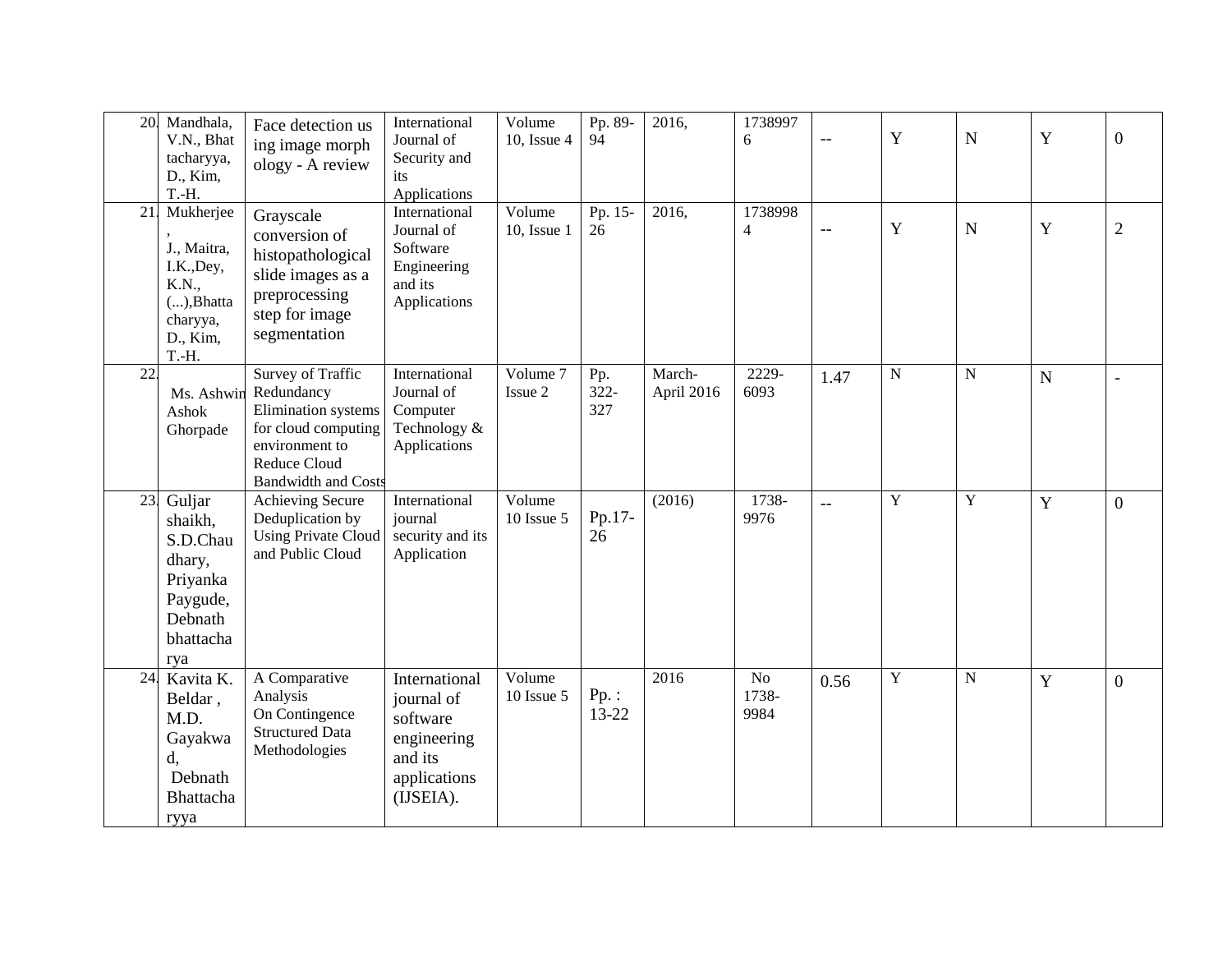| 25. | Mohit K.<br>Wadhwani<br>, Prof. S.P<br>Medhane                     | <b>Creating Keys</b><br>For<br>Cryptography: A<br>Survey                  | <b>IJIRCCE,</b><br>Springer                                                                               | Volume 4,<br>Issue 5              | Pp.:<br>9933-<br>9938     | May 2016          | (Online):<br>2320-<br>9801; /;<br>(Print):<br>2320-<br>9798 | 5.663 | $\overline{N}$ | ${\bf N}$   | N           |                |
|-----|--------------------------------------------------------------------|---------------------------------------------------------------------------|-----------------------------------------------------------------------------------------------------------|-----------------------------------|---------------------------|-------------------|-------------------------------------------------------------|-------|----------------|-------------|-------------|----------------|
| 26. | Abhijit<br>Shinde,<br>Prof. S.Z.<br>Gawali,<br>Pruthviraj<br>Pawar | A Review on<br>Comparable Entity<br>Mining From<br>Comparative<br>Queries | International<br>Journal of<br>Innovative<br>Research in<br>Computer and<br>Communicatio<br>n Engineering | Volume $3$ ,<br>Issue 9           | Pp.<br>9069-<br>9074      | September<br>2015 | 2320-<br>9798                                               | 5.05  | ${\bf N}$      | $\mathbf N$ | $\mathbf N$ |                |
| 27. | Abhijit<br>Shinde,<br>Prof. S.Z.<br>Gawali                         | An Implementation<br>Work on<br>Comparable Entity<br>Extraction           | International<br>Journal of<br>Application or<br>Innovation in<br>Engineering &<br>Management             | Volume 5,<br>Issue 4              | Pp.<br>$211 -$<br>217     | April 2016        | 2319-<br>4847                                               | 5.04  | ${\bf N}$      | $\mathbf N$ | $\mathbf N$ |                |
| 28. | Pooja D.<br>Savant,<br>Debnath<br>Bhattachar<br>ууа                | A Hadoop-based<br>Retail E-<br>Commerce Weblog<br>Analysis System         | <b>IOSR</b> Journal<br>of Computer<br>Engineering<br>$(IOSR-JCE)$<br>with                                 | Volume<br>18, Issue<br>3, Ver. IV | PP 04-<br>12              | May-Jun.<br>2016  | E-2278-<br>0661, p-<br>2278-<br>8727                        | 1.213 | ${\bf N}$      | $\mathbf N$ | $\mathbf N$ |                |
| 29. | Patil Pratik<br>Sharadrao,<br>Prof. P.R.<br>Devale                 | A Literature<br>Survey of Phishing<br><b>Attack Technique</b>             | International<br>Journal Of<br>Advanced<br>Research in<br>Computer And<br>Communicatio<br>n Engineering   | Volume 5,<br>Issue 4              | $Pp$ :-<br>198-<br>200    | April 2016        | 2278-<br>1021                                               | 4.8   | ${\bf N}$      | $\mathbf N$ | N           |                |
| 30. | Patil Pratik<br>Sharadrao,<br>Prof. P.R.<br>Devale                 | Phishstorm<br>detecting phishing<br>with streaming<br>analytics           | International<br>Journal of<br>Scientific &<br>Engineering<br>Research                                    | Volume 7,<br>Issue 5              | $Pp$ .:-<br>1030-<br>1033 | May 2016          | 2229-<br>5518                                               | 3.8   | ${\bf N}$      | $\mathbf N$ | Y           | $\overline{0}$ |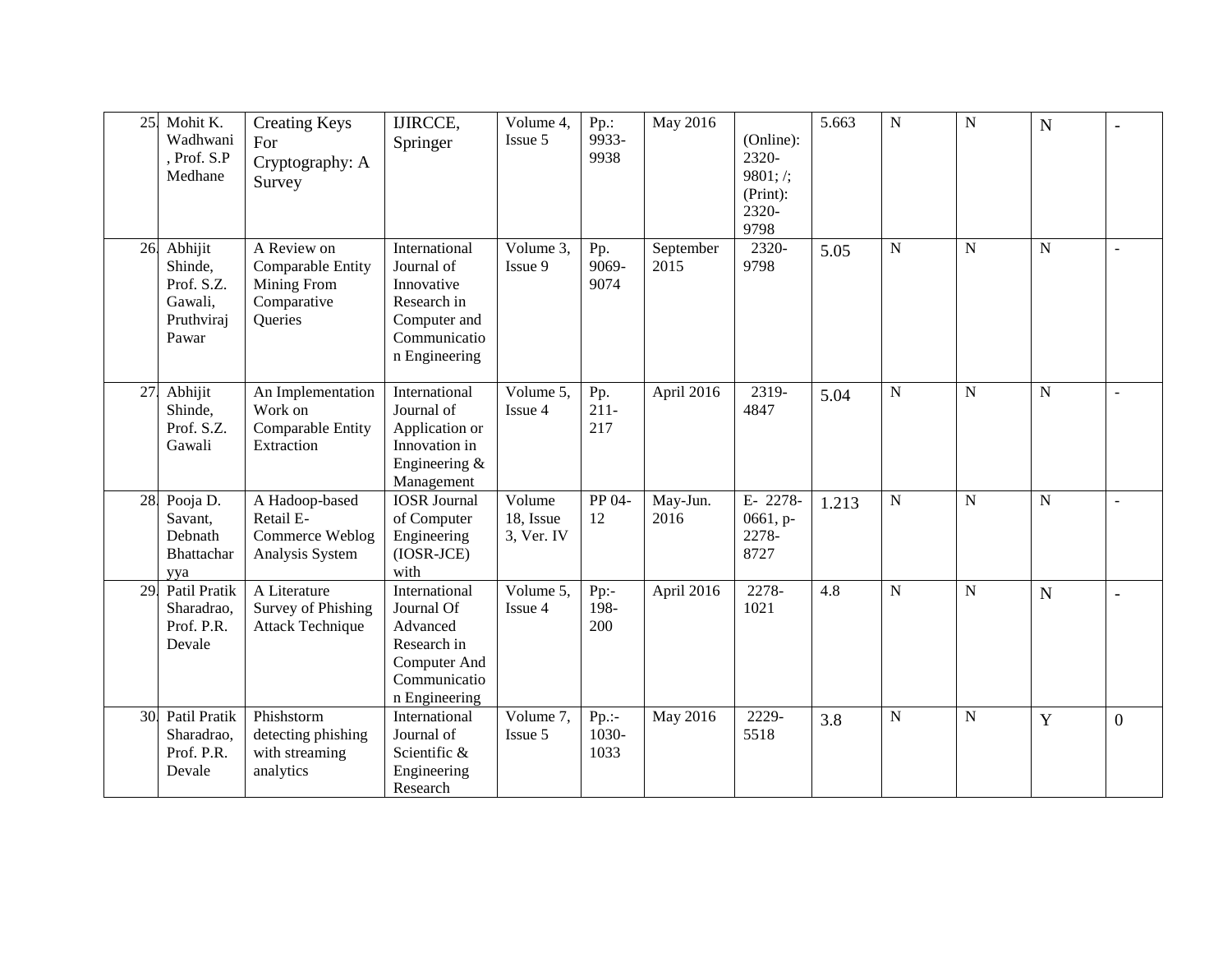| 31. | Kavita k<br>Beldar<br>M.D.Gaa<br>yakwad<br>M.K.Bela<br>dar | Optimizing<br>Analysis queries<br>on probabilistic<br>databases with<br>unmerged<br>duplicates using<br>mapreduce | International<br>journal of<br>Innovative<br>research in<br>computer and<br>communicatio<br>n engineering | Volume 4,<br>Issue 5     | Pp:965<br>1-9659         | May2016       | 2320-<br>9801<br>$(P)$ :<br>2320-<br>9798 | 6.577 | ${\bf N}$      | ${\bf N}$ | $\mathbf N$ |                  |
|-----|------------------------------------------------------------|-------------------------------------------------------------------------------------------------------------------|-----------------------------------------------------------------------------------------------------------|--------------------------|--------------------------|---------------|-------------------------------------------|-------|----------------|-----------|-------------|------------------|
| 32. | Arachana<br>Kadam<br>S.P.Meda<br>ne                        | Intrusion<br><b>Detection System</b><br>using hybrid<br>approach by<br>MLP and K-<br><b>Means Clustering</b>      | International<br>Journal of<br>Innovative<br>research in<br>computer and<br>communicatio<br>n Engineering | Volume 4,<br>Issue 3     | Pp:445<br>6-4460         | March<br>2016 | $(O)$ :<br>2320-<br>9801                  | 6.577 | ${\bf N}$      | ${\bf N}$ | N           |                  |
| 33. | Sonali<br>Hargude.<br>S.R.Idate                            | Survey on<br>AIAOD: Advance<br>d Intelligente<br>abandoned object<br>detection                                    | <b>JCSE</b><br>International<br>Journal of<br>computer<br>sciences and<br>engineering                     | Volume 4,<br>Issue 3     | Pp: 5-9                  | 2016          | E-2347-<br>2693                           | 2.162 | ${\bf N}$      | ${\bf N}$ | Y           | $\overline{0}$   |
| 34. | Savant,<br>P.D., Bhatt<br>acharyya,<br>D.Kim, T.-<br>H.    | Hadoop based<br>weblog analysis: A<br>review                                                                      | International<br>Journal of Soft<br>ware Engineeri<br>ng and its<br>Applications                          | Volume<br>10, Issue $6$  | Pages<br>13-30           | 2016          | 1738-<br>9984                             | 0.369 | $\mathbf Y$    | ${\bf N}$ | Y           | $\overline{2}$   |
| 35. | Anusha,<br>P. Bhatt<br>acharyy<br>a, D.                    | A<br>steganographic<br>method for<br>images by 'skip<br>position'                                                 | Internationa<br>Journal of S<br>ecurity and<br>its<br>Application<br>${\bf S}$                            | Volume<br>10,<br>Issue 7 | Pag<br>es<br>$51-$<br>58 | 2016          | 1738-<br>9976                             | 0.382 | $\overline{Y}$ | Y         | Y           | $\overline{0}$   |
| 36. | Rohit<br>Malgaonk<br>ar, P.R.<br>Devale                    | <b>Optimizing Web</b><br><b>Image Search</b><br>with Alternative<br>Optimization<br>Technique                     | International<br>Journal of<br>Application or<br>Innovation in<br>Engineering &                           | Volume $5$ ,<br>Issue 6  | Pp.<br>$1 - 10$          | June 2016     | $2319 -$<br>4847                          | 5.427 | ${\bf N}$      | ${\bf N}$ | Y           | $\boldsymbol{0}$ |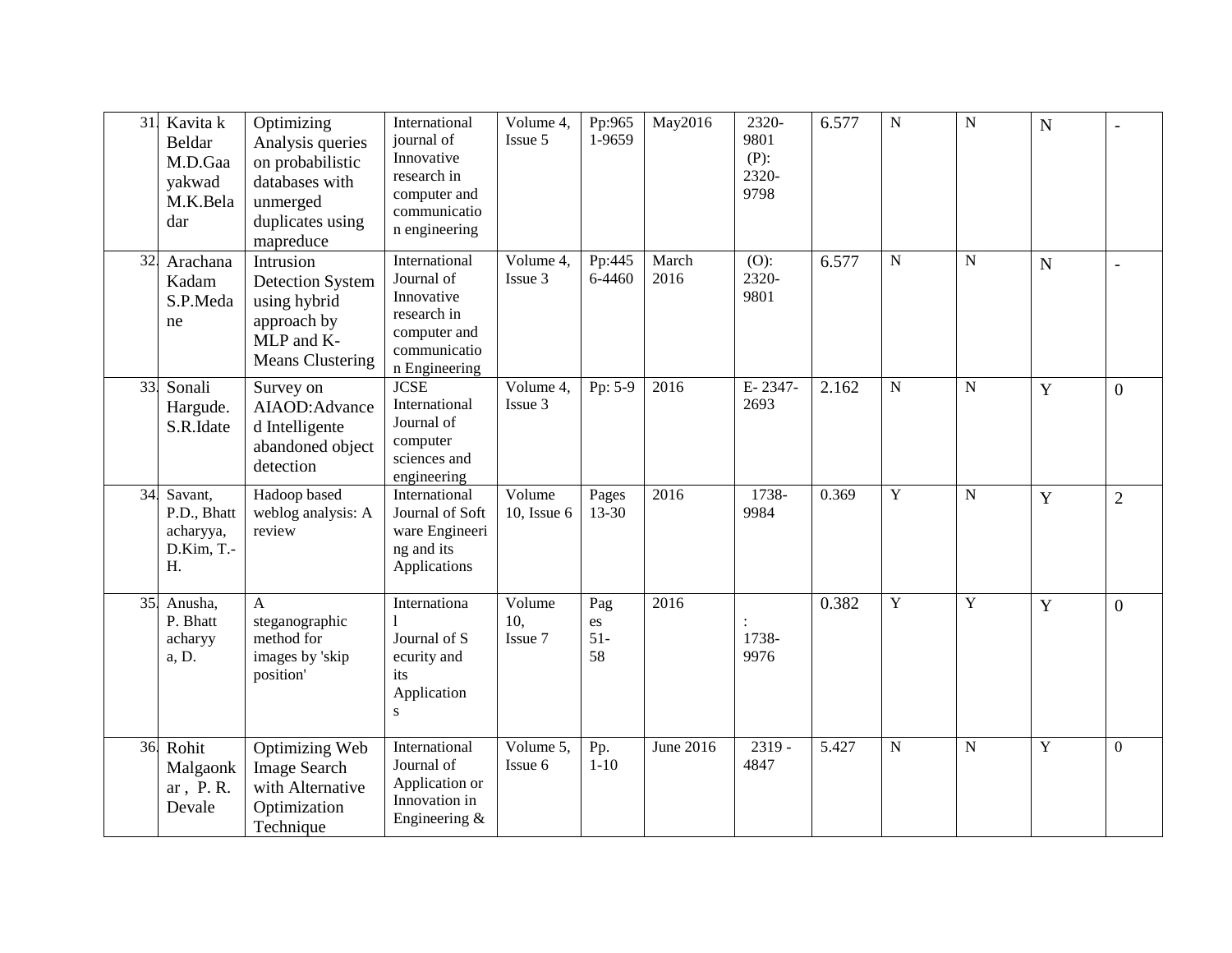|     |                                                                                                              |                                                                                                                                                        | Management<br>(IJAIEM)                                                                                       |                                |                         |                  |                            |       |                |                |             |                  |
|-----|--------------------------------------------------------------------------------------------------------------|--------------------------------------------------------------------------------------------------------------------------------------------------------|--------------------------------------------------------------------------------------------------------------|--------------------------------|-------------------------|------------------|----------------------------|-------|----------------|----------------|-------------|------------------|
| 37. | Roy<br>S., Bhattac<br>haryya<br>D., Bandy<br>opadhyay<br>S.K., Kim<br>Tai-Hoon.                              | An Improved Brain<br>MR Image<br><b>Binarization</b><br>Method as a<br>Preprocessing for<br>Abnormality<br>Detection and<br><b>Features Extraction</b> | Frontiers of<br>Computer<br>Science                                                                          | Volume-<br>11,<br>Issue 4      | Pp.<br>$717-$<br>727    | 17 March<br>2017 | 2095-<br>2228              | 1.039 | $\mathbf Y$    | ${\bf N}$      | $\mathbf Y$ | $\overline{2}$   |
| 38. | Shrikala<br>M.<br>Deshmukh<br>,Ashwini<br>S. Gawade                                                          | A Survey on Hand<br><b>Gesture Tracking</b><br>and<br>Recognition<br>System                                                                            | International<br>Journal of<br>Innovative<br>Research in<br>Computer<br>and<br>Communicatio<br>n Engineering | Volume 4,<br>Issue 2           | Pp:<br>$1188 -$<br>1192 | February<br>2016 | (Online):<br>2320-<br>9801 | 5.6   | $\overline{N}$ | $\overline{N}$ | ${\bf N}$   |                  |
| 39. | Debnath<br>Bhattachar<br>yya1,<br>Papiya<br>Chakrabort<br>y <sub>2</sub> and<br>Tai-hoon<br>Kim <sub>3</sub> | Histogram<br>Equalization using<br>Pixel Value and<br>Cumulative<br>Frequency                                                                          | International<br>Journal of<br>Software<br>Engineering<br>and Its<br>Applications                            | Volume<br>09,<br>Issue 10      | Pp.<br>$11 - 18$        | 2015             | 1738-<br>9984              |       | $\mathbf Y$    | ${\bf N}$      | $\mathbf Y$ | $\boldsymbol{0}$ |
| 40. | Debnath<br>Bhattachar<br>yya1,<br>Dipankar<br>Hazra2<br>and Tai-<br>hoon Kim                                 | <b>Image Retrieval</b><br>Process Based on<br>Relevance<br>Feedback and<br><b>Ontology Using</b><br>Decision Tree                                      | International<br>Journal of<br>Multimedia<br>and<br>Ubiquitous<br>Engineering                                | Volume<br>10,<br>$I$ ssue $10$ | Pp.83-<br>90            | (2015),          | 1975-<br>0080              |       | Y              | ${\bf N}$      | Y           | $\overline{0}$   |
| 41. | Debnath<br>Bhattachar<br>yya1, and<br>Tai-hoon<br>Kim                                                        | <b>Spatial Features</b><br>Analysis of<br>Automatically<br><b>Annotated Images</b>                                                                     | International<br>Journal of<br>Multimedia<br>and<br>Ubiquitous<br>Engineering                                | Volume<br>10,<br>Issue 11      | Pp.187<br>$-192$        | (2015),          | 1975-<br>0080              |       | Y              | N              | Y           | $\Omega$         |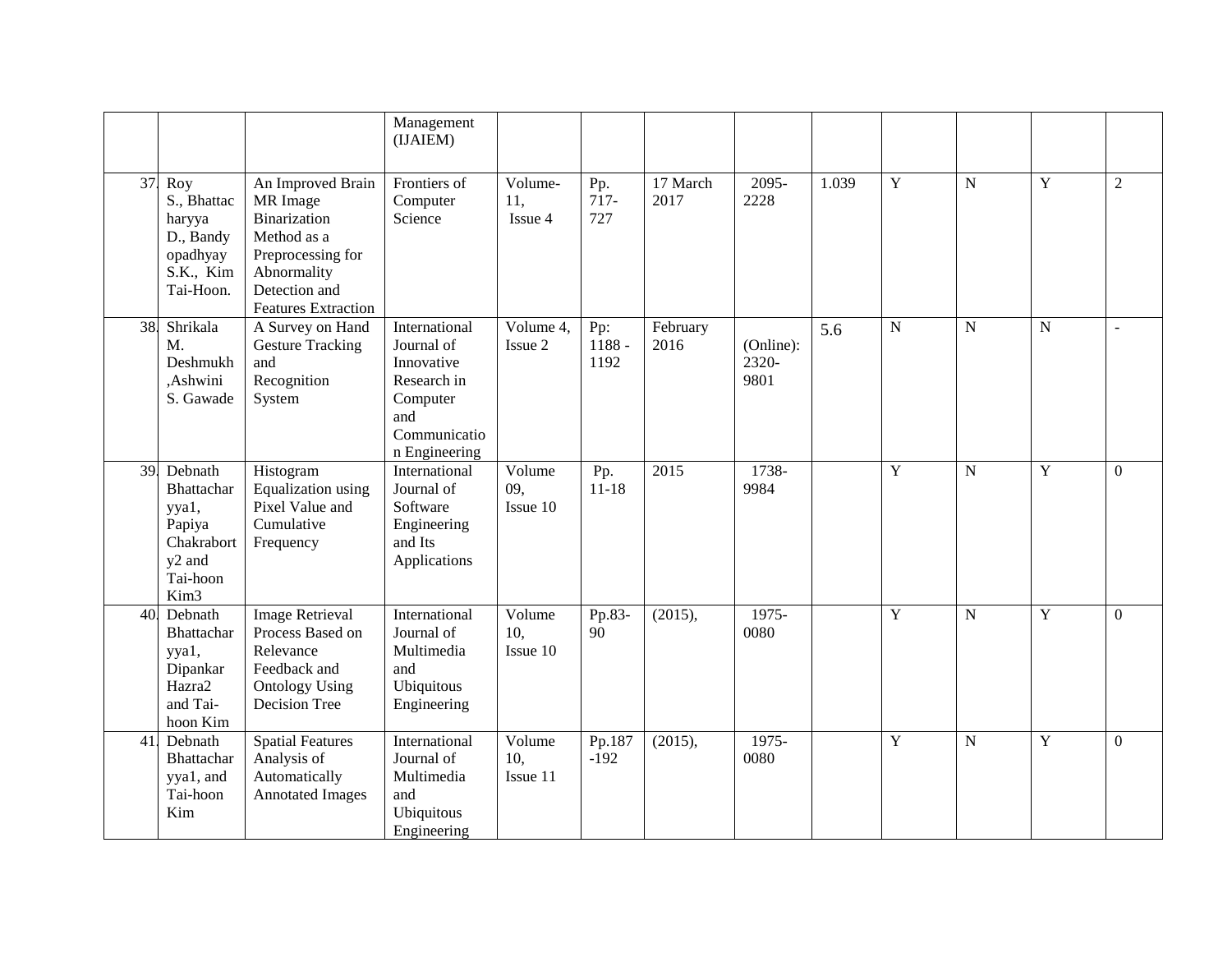| 42. | Vishal S.<br>Patil,<br>Prakash R.<br>Devale | User<br>Authentication<br><b>Using Mouse</b><br>Gesture Signature | International<br>Journal of<br>Innovative<br>Research in<br>Computer<br>and<br>Communicatio<br>n Engineering | Volume 3,<br>Issue 9 | PP:908<br>5-9089 | September<br>2015 | (Online):<br>2320-<br>9801 | N | N | N |  |
|-----|---------------------------------------------|-------------------------------------------------------------------|--------------------------------------------------------------------------------------------------------------|----------------------|------------------|-------------------|----------------------------|---|---|---|--|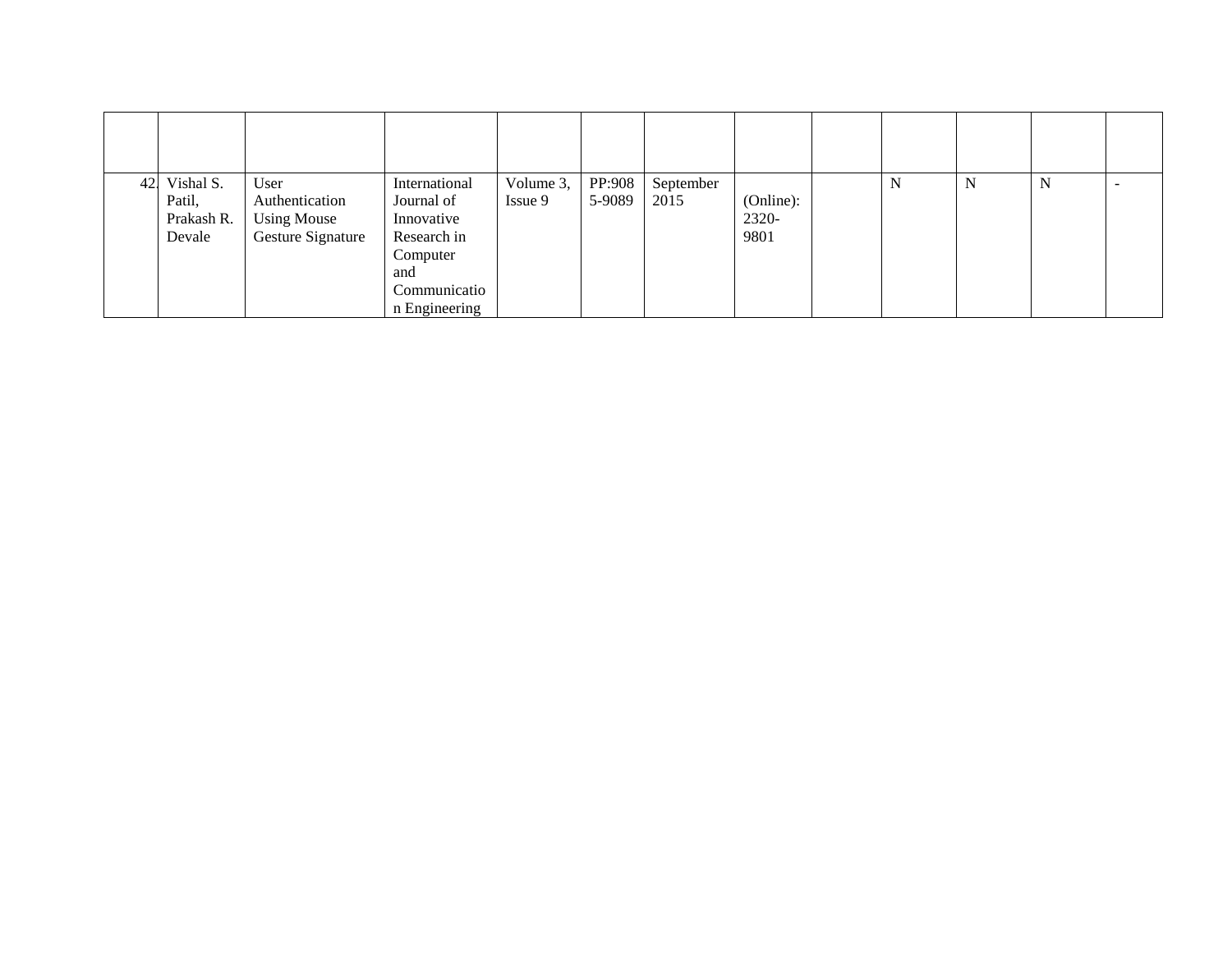# **Academic Year 2014-15**

### **International Journal**

| Sr.<br>No.       | Author (s)                                                | <b>Complete Title of the</b><br><b>Article</b>                                            | Title of the<br><b>Journal</b>                                                                                                     | Volume &<br><b>Issue</b> | Page<br>Nos.         | <b>Month</b><br>and        | <b>ISSN</b>   | <b>Impact</b><br>Factor | <b>Listed in Standard</b><br>Databases (Y/N) |                                        | <b>Citati</b><br>ons             |                  |
|------------------|-----------------------------------------------------------|-------------------------------------------------------------------------------------------|------------------------------------------------------------------------------------------------------------------------------------|--------------------------|----------------------|----------------------------|---------------|-------------------------|----------------------------------------------|----------------------------------------|----------------------------------|------------------|
|                  |                                                           |                                                                                           |                                                                                                                                    | <b>Number</b>            |                      | Year of<br>Publicati<br>on |               |                         | <b>Scopus</b>                                | <b>Web</b><br>of<br><b>Scienc</b><br>e | Google<br>Schola<br>$\mathbf{r}$ |                  |
| 1.               | Nilam<br>I.Dalvi,<br>Prof.S.R.Id<br>ate                   | Method to Detect<br>Inconsistencies From<br>Class & Sequence<br>Diagrams                  | International<br>Journal of<br>Science,<br>Engineering and<br>Technology<br>Research                                               | Volume 03,<br>Issue 08   | Pp:<br>2246-<br>2254 | August<br>2014             | 2278-<br>7798 | 2.7                     | ${\bf N}$                                    | $\mathbf N$                            | $\overline{N}$                   |                  |
| 2.               | Ajit Patil,<br>Prof.P.A.Ja<br>dhav<br>Prof.S.Z.<br>Gawali | Implementation of<br>Forecast System for<br>Modeling users Web<br><b>Browsing Conduct</b> | International<br>Journal of<br>Emerging<br>Research in<br>Management<br>&Technology                                                | Volume 03,<br>Issue 07   | Pp:21-<br>24         | July<br>2014               | 2278-<br>9359 | 1.492                   | $\mathbf N$                                  | $\mathbf N$                            | $\mathbf Y$                      | $\boldsymbol{0}$ |
| 3.               | Vijayalaxmi<br>S. Jeure, Y.<br>C. Kulkarni                | An Effective Guidance<br>Method for Web<br>Service Selection using<br>PSO and MA          | International<br>Journal of<br><b>Computer Science</b><br>Enggineering and<br>Information<br>Technology<br>Reasearch<br>(IJCSEITR) | Volume 04,<br>Issue 06   | $Pp: 35-$<br>40      | Decembe<br>r 2014          | 2249-<br>6831 | 6.8785                  | ${\bf N}$                                    | $\mathbf N$                            | $\mathbf Y$                      | $\Omega$         |
| $\overline{4}$ . | Sanket S.<br>Desale,<br>S.P.Medhan<br>e                   | Survey and Analysis<br>on Advance Technique<br>of Wireless sensor<br>Network Technology.  | International<br>Journal of<br><b>Computer Science</b><br>and Information<br>Technology                                            | Volume 05,<br>Issue 03,  | Pp:3039<br>$-3041$   | April<br>2014              | 0975-<br>9646 | 2.93                    | $\mathbf N$                                  | $\mathbf N$                            | Y                                | $\mathbf{1}$     |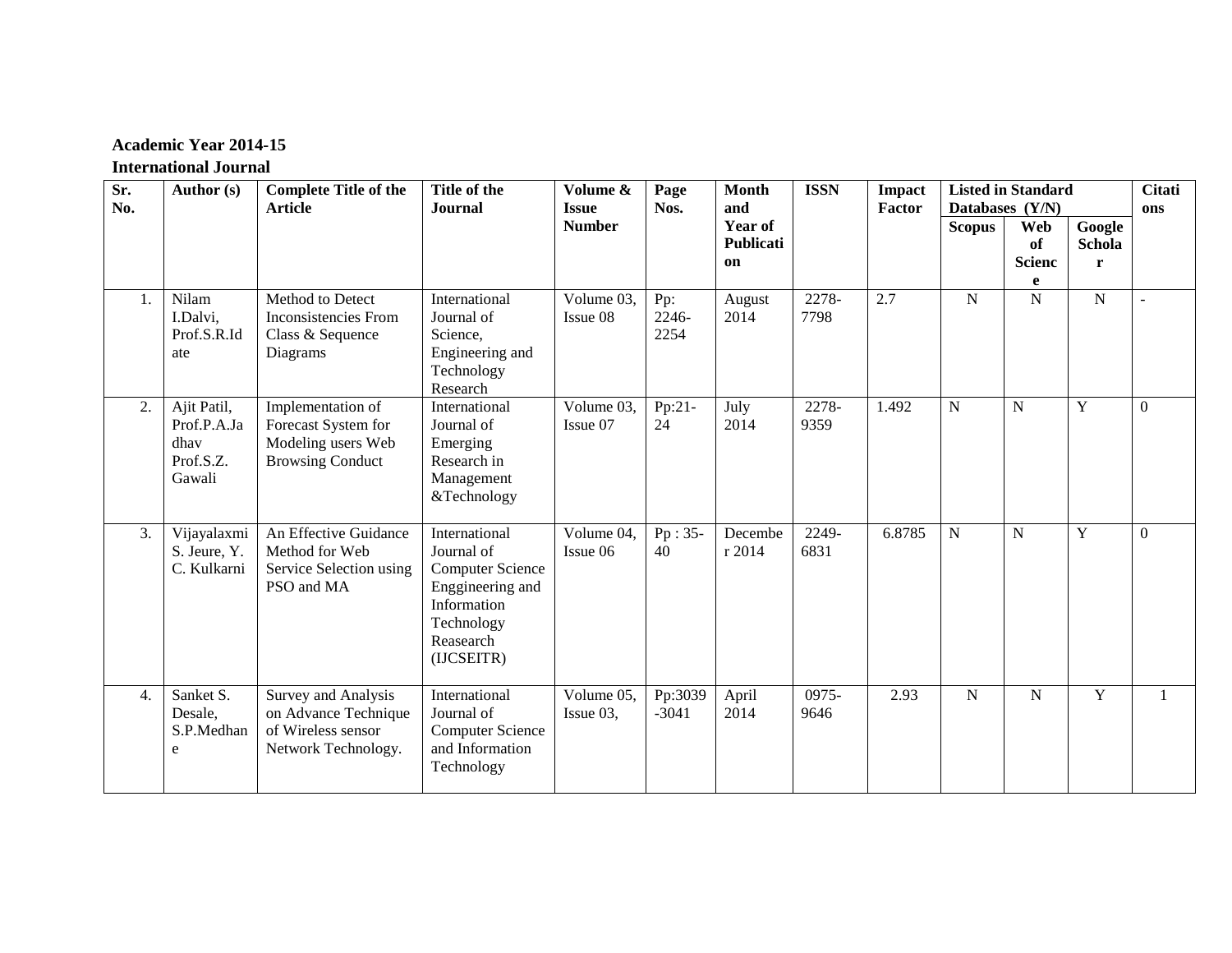| 5.  | Bhagwan<br>D.Thorat<br>P.R.<br>Devale                               | A Model to Find the<br>Agent Who<br>Responsible for Data<br>Leakage                          | International<br>Journal of<br>Research in<br>Engineering and<br>Technology             | Volume 03,<br>Issue 11                       | Pp:<br>151-153         | Novemb<br>er 2014  | $2321 -$<br>7308 | 2.3   | $\overline{N}$ | ${\bf N}$      | $\mathbf Y$    | $\theta$       |
|-----|---------------------------------------------------------------------|----------------------------------------------------------------------------------------------|-----------------------------------------------------------------------------------------|----------------------------------------------|------------------------|--------------------|------------------|-------|----------------|----------------|----------------|----------------|
| 6.  | Wasvand<br>C.S.,<br>Prof. P.R.<br>Devale,<br>Prof. Ravi<br>Murumkar | Data Preprocessing<br>Method of WUM and<br>Identifing user<br>Navigational Pattern           | International<br>Journal of<br>Innovative<br>Science,<br>Engineering and<br>Technology  | Volume 01,<br>Issue 10                       | Pp: 73-<br>77          | Decembe<br>r 2014  | 2348-<br>7968    | 1.7   | ${\bf N}$      | ${\bf N}$      | ${\bf N}$      |                |
| 7.  | Mr.<br>S.R.Pawar,<br>Prof.P.A.Ja<br>dhav                            | NCPR:<br><b>Plummeting Direction</b><br>-Finding Overhead In<br>manets                       | International<br>Journal of Science<br>and Research<br>(IJSR)                           | Volume 03,<br>Issue 11                       | Pp<br>$:3228-$<br>3230 | Novemb<br>er 2014  | 2319-<br>7064    | 3.358 | $\overline{N}$ | $\overline{N}$ | $\mathbf N$    | $\overline{a}$ |
| 8.  | Ms. Rutuja<br>R. Patil<br>Prof<br>P.R.Devale                        | A Combined Approach<br>to Find New Evasions<br>in Network Intrusion<br>Detection System      | International<br>Journal of<br>Research in<br>Engineering and<br>Technology             | $\sqrt{\frac{1}{10}}$ Volume 03,<br>Issue 11 | Pp<br>$:471-$<br>476   | Novemb<br>er 2014  | $2321 -$<br>7308 | 2.53  | $\overline{N}$ | $\mathbf N$    | $\overline{N}$ |                |
| 9.  | Ms.Sanjyot<br>Sanjay<br>Desale.<br>Prof.Mrs.Y.<br>C.Kulkarni        | Survey and Analysis of<br><b>Technique For Quality</b><br>Image Retrieval On<br>Web          | International<br>Journal of<br><b>Computer Science</b><br>and Information<br>Technology | Volume 05,<br>Issue 02                       | Pp<br>$:1069-$<br>1072 | April<br>2014      | 0975-<br>9646    | 2.93  | ${\bf N}$      | $\mathbf N$    | $\mathbf Y$    | $\theta$       |
| 10. | Ms.Kiran<br>M. Jadhav,<br>Prof.S.R.Id<br>ate                        | Cloude Assited<br>Privecy Preserving and<br>Data Integrity for<br>Mobile Helth<br>Monitoring | Internastional<br>Journal of<br>Reserch in<br>Engineering and<br>Technology             | Volume 03,<br>Issue 12                       | $Pp:20-$<br>28         | Decembe<br>r 2014  | $2321 -$<br>7308 | 1.90  | $\mathbf N$    | ${\bf N}$      | $\mathbf Y$    | -1             |
| 11. | Ghorpade<br>Mayuri<br>Prof.S.P.Me<br>dhane                          | Detection &Removal<br>of Co-opeartive<br><b>Blackhole Attack in</b><br>manets                | International<br>Journal of Science<br>and<br>Research(IJSR)                            | Volume<br>03,<br>Issue 12,                   | Pp<br>$:2176-$<br>2178 | Decemb<br>er 2014, | 2319-<br>7064    | 3.358 | $\mathbf N$    | $\mathbf N$    | ${\bf N}$      | $\overline{a}$ |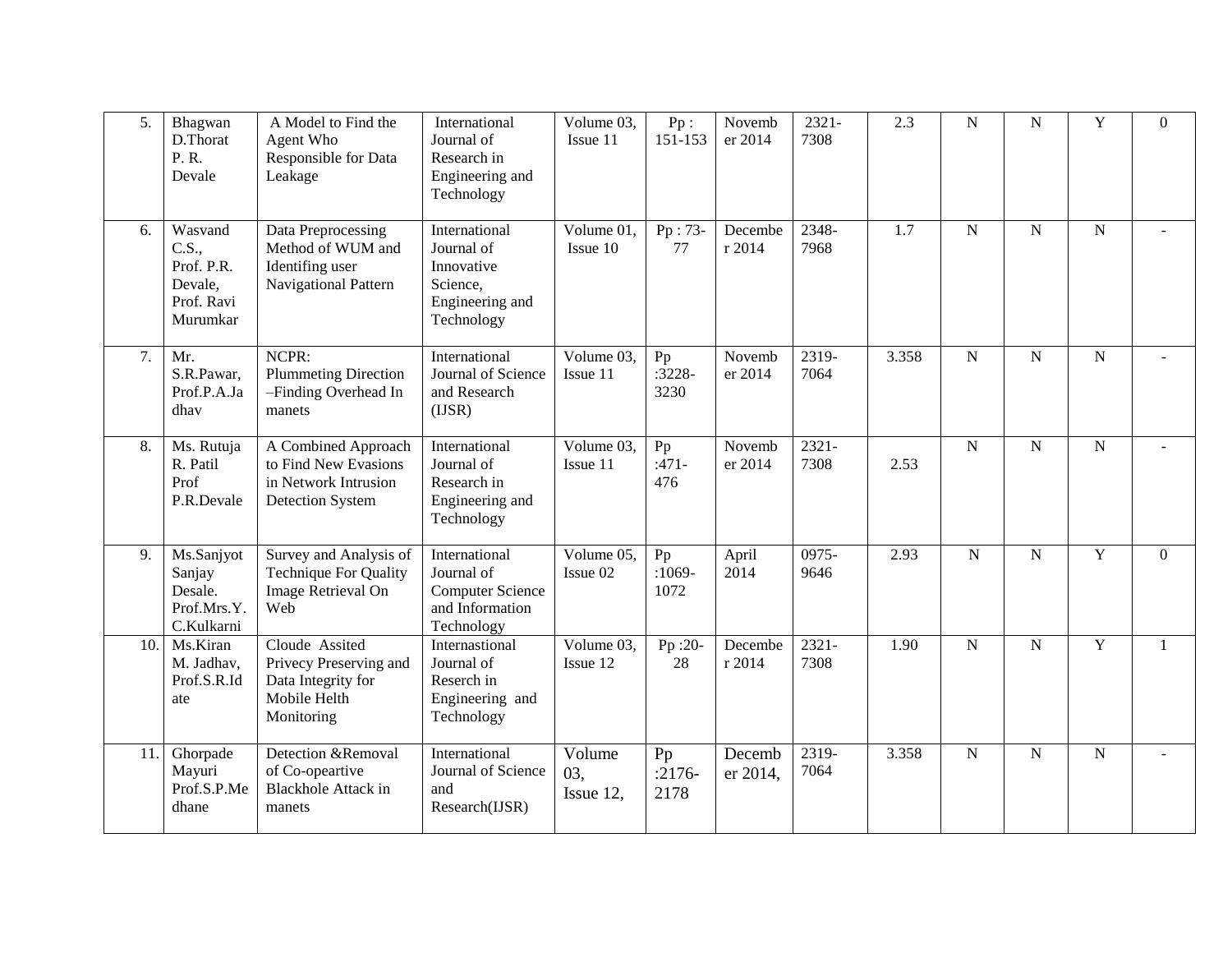| 12. | Sanjay S.                                                                          | Implementation of an                                                                              | International                                                                                                       | Volume                                        | Pp:459                 | May                | 0975-         | 2.93  | $\overline{N}$ | ${\bf N}$   | $\mathbf Y$    | $\theta$         |
|-----|------------------------------------------------------------------------------------|---------------------------------------------------------------------------------------------------|---------------------------------------------------------------------------------------------------------------------|-----------------------------------------------|------------------------|--------------------|---------------|-------|----------------|-------------|----------------|------------------|
|     | Desle,<br>Y.C.Kulkar<br>ni                                                         | <b>Efficient Mechanism</b><br>for Improving Web<br>Image Search based on<br><b>User Intention</b> | Journal Of<br><b>Computer Science</b><br>& Information<br>Technologies<br>(IJCSIT)                                  | 05,<br>Issue 03,                              | 0-4593                 | 2014,              | 9646          |       |                |             |                |                  |
| 13. | MS.<br>Kalyani<br>Adhav,<br>Prof. S.Z.<br>Gawali,<br>Prof.<br>Ravindra<br>Murumkar | Survey on Online<br>Spam Review<br>Detection Methods in<br>Movie Domain                           | International<br>Journal of<br><b>Computer Science</b><br>and Information<br>Technology                             | Volume<br>05(6),                              | Pp<br>$:7875-$<br>7876 | Novemb<br>er 2014, | 0975-<br>9646 | 2.98  | $\mathbf N$    | $\mathbf N$ | $\mathbf Y$    | $\boldsymbol{0}$ |
| 14. | Prof. P. A.<br>Jadhav,<br>Jasim Faraj<br>Hammadi                                   | Applications and<br>Architecture of "Cloud-<br>Based Internet of<br>Things (IOT)                  | International<br>Journal of<br>Advanced<br>Research in<br><b>Computer Science</b><br>and Software<br>Engineering    | Volume 05,<br>Issue 05,                       | Pp:<br>230-234         | May<br>2015        | 2277<br>128X  | 2.5   | $\mathbf N$    | ${\bf N}$   | ${\bf N}$      | $\overline{a}$   |
| 15. | Ms.Zope<br>Chaitali K.,<br>Prof.Y.C.<br>Kulkarni                                   | "Smartphone Based<br>Driver Aided System<br>to Reduce Accidents<br>Using opency"                  | International<br>Journal of<br>Advanced<br>Research in<br>Computer and<br>Communication<br>Engineering<br>(IJARCCE) | Volume 04,<br>Issue 05,                       | Pp:125-<br>129         | May<br>2015,       | 2278-<br>1021 | 4.582 | $\mathbf N$    | $\mathbf N$ | ${\bf N}$      | $\blacksquare$   |
| 16. | Ms.Zope<br>Chaitali K.,<br>Prof.Y.C.<br>Kulkarni                                   | "Driver Aided System<br><b>Using Open Source</b><br>Computer Vision"                              | International<br>Journal of<br>Innovative<br>Research in<br>Computer<br>And<br>Communication<br>Engineering         | $\sqrt{\frac{1}{10}}$ Volume 03,<br>Issue 05, | Pp:3779<br>$-3783$     | May<br>2015,       | 2320-<br>9801 | 5.618 | $\overline{N}$ | $\mathbf N$ | $\overline{N}$ |                  |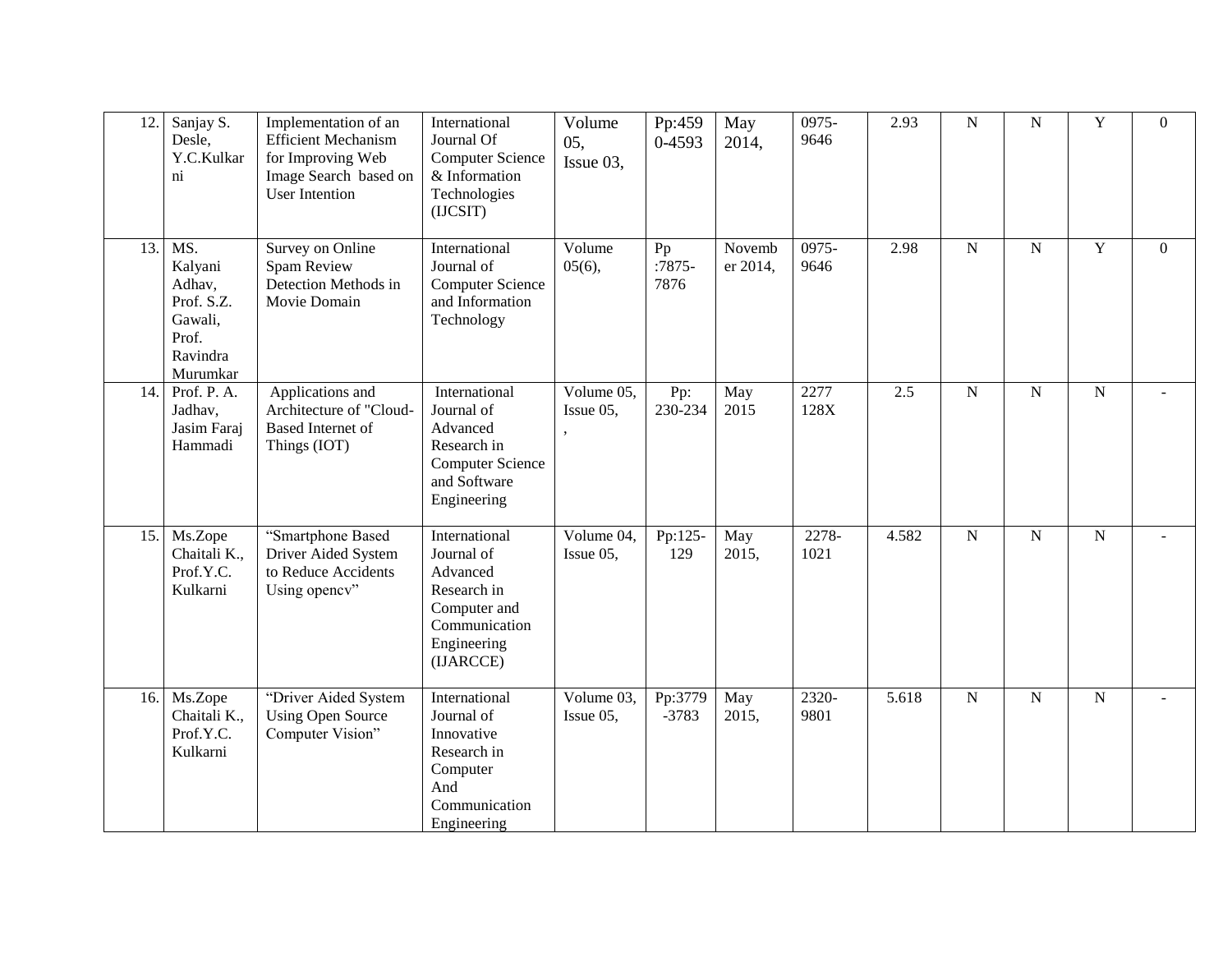|     |                                                                 |                                                                                                 | (IJIRCCE)                                                                                                                |                         |                        |                       |                  |       |                |                |                |                |
|-----|-----------------------------------------------------------------|-------------------------------------------------------------------------------------------------|--------------------------------------------------------------------------------------------------------------------------|-------------------------|------------------------|-----------------------|------------------|-------|----------------|----------------|----------------|----------------|
| 17. | Mrs.Attar<br>Sadaf<br>Fatima<br>Salim,<br>Prof.Y.C.<br>Kulkarni | "Precognition of<br><b>Students Academic</b><br>Failure Using Data<br>Mining Techniques"        | International<br>Journal of<br>Engineering<br>Research and<br>General Science<br>(IJERGS)                                | Volume 03,<br>Issue 03, | Pp:507-<br>513         | May-<br>June<br>2015, | $2091 -$<br>2730 | 3.843 | $\overline{N}$ | ${\bf N}$      | $\overline{Y}$ | $\overline{2}$ |
| 18. | Mrs.Attar<br>Sadaf<br>Fatima<br>Salim,<br>Prof.Y.C.<br>Kulkarni | "Precognition of<br><b>Students Academic</b><br><b>Failure Using Data</b><br>Mining Techniques" | International<br>Journal of<br>Advanced<br>Research in<br>Computer and<br>Communication<br>Engineering<br>(IJARCCE)      | Volume 04,<br>Issue 05, | Pp<br>$:109-$<br>115   | May<br>2015           | 2278-<br>1021    | 4.582 | ${\bf N}$      | $\mathbf N$    | $\overline{Y}$ | $\overline{2}$ |
| 19. | Ms. Swati<br>Shete, Prof.<br>Mrs. Yogini<br>C. Kulkarni         | "ATM Pin Transfer<br><b>Using Visual</b><br>Cryptography"                                       | International<br>Journal of<br>Innovative<br>Research in<br>Computer<br>And<br>Communication<br>Engineering<br>(IJIRCCE) | Volume 03,<br>Issue 05, | Pp<br>$:4341-$<br>4348 | May<br>2015,          | 2320-<br>9801    | 5.618 | $\overline{N}$ | $\overline{N}$ | ${\bf N}$      | $\blacksquare$ |
| 20. | Ms. Swati<br>Shete, Prof.<br>Mrs. Yogini<br>C. Kulkarni         | "ATM PIN Transfer<br><b>Using Visual</b><br>Cryptography<br>(Implementation)"                   | International<br>Journal of<br>Advanced<br>Research in<br>Computer and<br>Communication<br>Engineering<br>(IJARCCE)      | Volume 04,<br>Issue 05, | Pp:364-<br>366         | May<br>2015,          | 2278-<br>1021    | 4.582 | $\overline{N}$ | $\mathbf N$    | ${\bf N}$      | $\sim$         |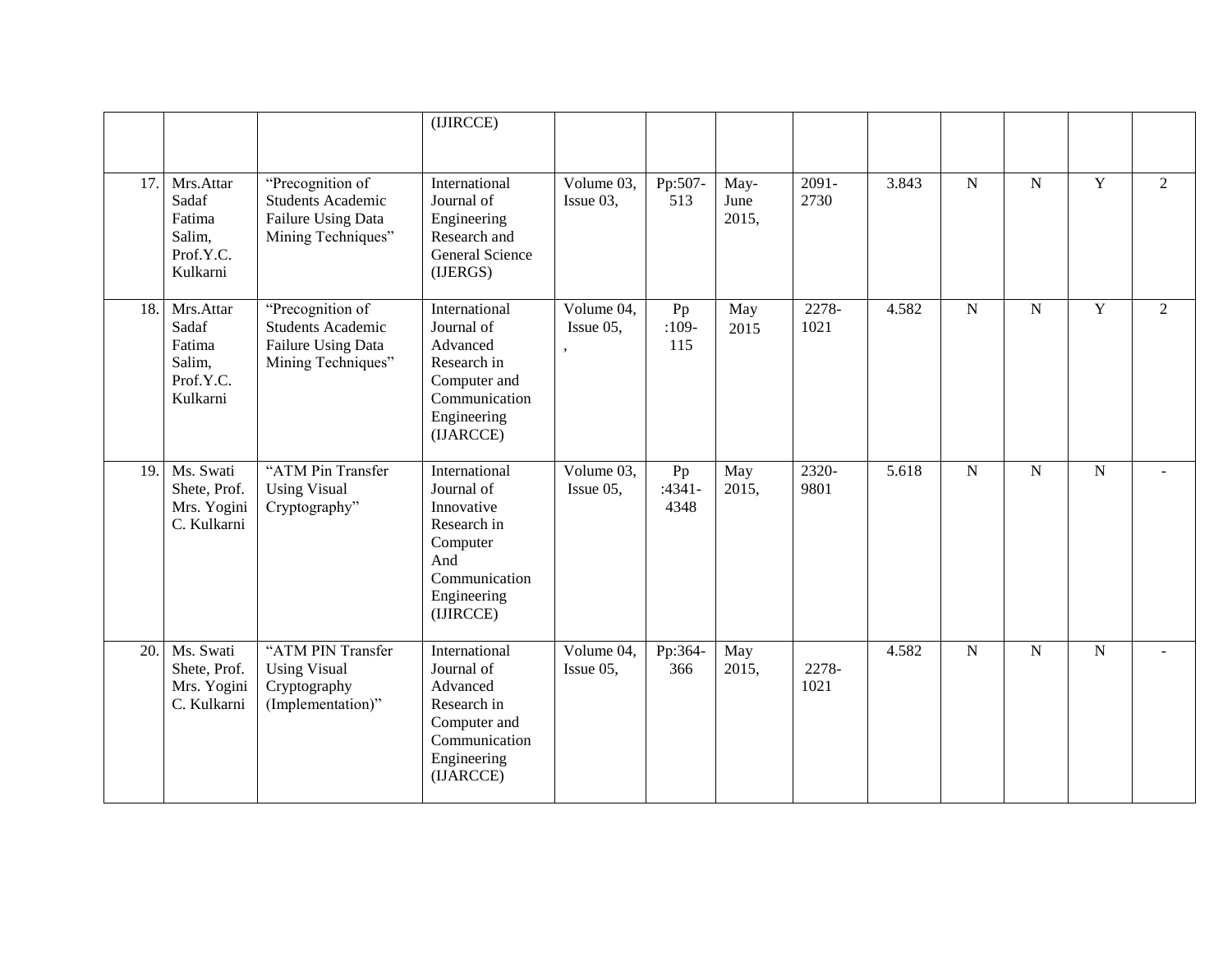| 21  | Yojana S.<br>Pawale,<br>Prof. P. R.<br>Devale           | M CBIR Interactive<br>Muilrtomdal Visual<br>Search on Mobile<br>Device with Image<br>Composition+LAB-<br><b>ANN</b> | International<br>Journal of IT,<br>Engineering and<br><b>Applied Sciences</b><br>Research                        | Volume 04,<br>Issue 05, | Pp: 41-<br>44        | May<br>2015,   | 2319-<br>4413    | 3.084 | $\overline{N}$ | $\mathbf N$ | ${\bf N}$   |                  |
|-----|---------------------------------------------------------|---------------------------------------------------------------------------------------------------------------------|------------------------------------------------------------------------------------------------------------------|-------------------------|----------------------|----------------|------------------|-------|----------------|-------------|-------------|------------------|
| 22. | Yojana S.<br>Pawale,<br>Prof. P. R.<br>Devale           | I2mms: An Interactive<br>Multi Visual Search<br>Technique                                                           | International<br>Journal of<br>Advanced<br>Research in<br>Computer and<br>Communication<br>Engineering           | Volume 04,<br>Issue 05, | Pp:<br>646-649       | May<br>2015,   | 2278-<br>1021    | 4.582 | $\mathbf N$    | $\mathbf N$ | $\mathbf Y$ | $\boldsymbol{0}$ |
| 23. | Ms.Zope<br>Chaitali K.,<br>Prof.Y.C.<br>Kulkarni        | <b>Driver Drowsiness</b><br>Detection by Driver<br>Aided System using<br>Smartphone                                 | International<br>Journal of IT,<br>Engineering and<br><b>Applied Sciences</b><br>Research<br>(IJIEASR)           | Volume 04,<br>Issue 06, | Pp:01-<br>04         | June<br>2015,  | 2319-<br>4413    | 3.084 | $\mathbf N$    | ${\bf N}$   | ${\bf N}$   |                  |
| 24. | Patil Vishal<br>Shrikant,an<br>d<br>Prof.P.R.De<br>vale | <b>Biometric Validation</b><br>by Storing Different<br><b>Patterns Using Mouse</b><br><b>Guesture Signatures</b>    | International<br>Journal on Recent<br>and Innovation<br>Trends in<br>Computing and<br>Communication              | Volume 03,<br>Issue 04, | Pp:2413<br>$-2415$   | April<br>2015, | 2321-<br>8169    | 5.09  | $\mathbf N$    | $\mathbf N$ | $\mathbf Y$ | $\theta$         |
| 25. | Patil Vishal<br>Shrikant,an<br>d<br>Prof.P.R.De<br>vale | Implimentation of<br>Mouse Guesture<br>Recognition                                                                  | International<br>Journal on Recent<br>and Innovation<br>Trends in<br>Computing and<br>Communication              | Volume 03,<br>Issue 05, | Pp:3400<br>$-3403$   | May<br>2015,   | $2321 -$<br>8169 | 5.8   | $\overline{N}$ | $\mathbf N$ | ${\bf N}$   |                  |
| 26. | Prof. P. A.<br>Jadhav,<br>Azhar<br>Inamdar              | Comprehensive Study<br><b>Effort in Cloud</b><br>Computing: Fog<br>Computing Approach                               | International<br>Journal of Recent<br>and Innovation<br>Trands in<br>Computing and<br>Communication<br>(IJRITCC) | Volume 03,<br>Issue 06, | Pp:<br>3553-<br>3555 | June<br>2105,  | $2321 -$<br>8169 | 5.84  | $\mathbf N$    | ${\bf N}$   | ${\bf N}$   |                  |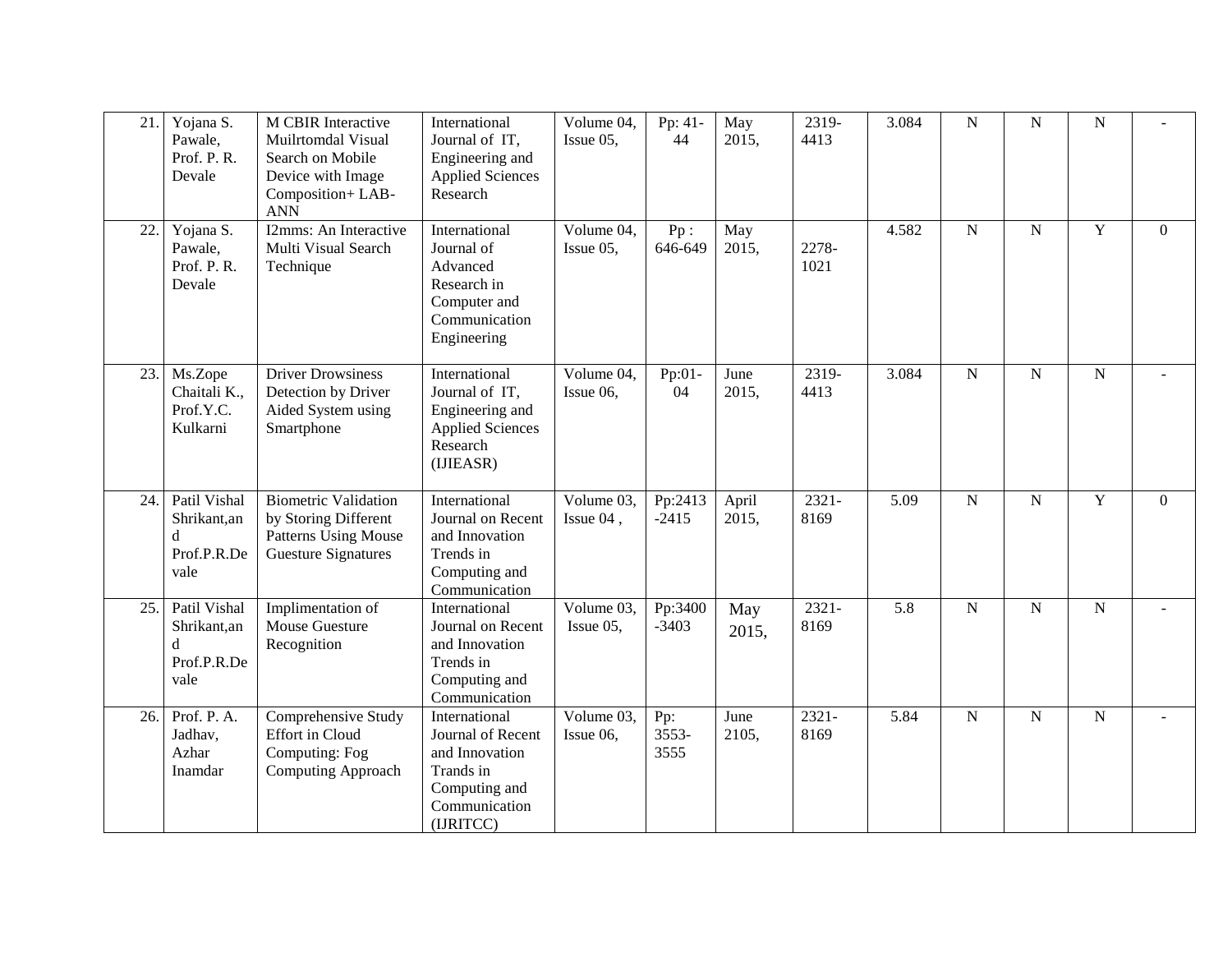| 27. | Prof. S.R.<br>Idate,<br>Shweta<br>Shandilya     | <b>Indoor Localization</b><br>and Navigation System<br><b>Using Smartphone</b>                                                                    | International<br>Journal of<br>Advance<br>Research In<br>Computer And<br>Communication<br>Engineering      | $\sqrt{\text{Volume}}$ 04,<br>Issue 05, | Pp:130-<br>133,    | May<br>2015  | 2278-<br>1021 | 4.582  | ${\bf N}$      | $\mathbf N$    | ${\bf N}$   |          |
|-----|-------------------------------------------------|---------------------------------------------------------------------------------------------------------------------------------------------------|------------------------------------------------------------------------------------------------------------|-----------------------------------------|--------------------|--------------|---------------|--------|----------------|----------------|-------------|----------|
| 28. | Prof. S.R.<br>Idate<br>Shweta<br>Shandilya      | Survey on Localization<br>of Smartphone User in<br>an Indoor Enviornment<br>using WI-FI and<br>Navigation through<br>Layout of the Floor<br>Plans | International<br>Journal of<br>Innovative<br>Research in<br>Computer and<br>Communication<br>Engineering   | Volume 03,<br>Issue 05,                 | Pp:3784<br>-3789   | May<br>2015, | 2320-<br>9801 | 5.618  | $\mathbf N$    | ${\bf N}$      | ${\bf N}$   |          |
| 29. | Prof. S.R.<br>Idate,<br>Monika<br>Sharma        | Passive Sensing for<br>User's Activity<br>Inference by Context<br><b>Aware Computing</b><br><b>Using Smartphone</b>                               | International<br>Journal of<br>Advance<br>Research in<br>Computer and<br>Communication<br>Engineering      | Volume 04,<br>Issue 05,                 | Pp:134-<br>137     | May<br>2015, | 2278-<br>1021 | 4.582  | $\mathbf N$    | $\overline{N}$ | ${\bf N}$   |          |
| 30. | Prof. S.R.<br>Idate<br>Monika<br>Sharma         | <b>Survey on Context</b><br><b>Based Input of</b><br>Microenvironment<br>through Sensors and<br>Inference of Activity to<br>Alert Smartphone User | International<br>Journal of<br>Innovative<br>Research in<br>Computer and<br>Communication<br>Engineering ] | Volume 03,<br>Issue 05,                 | Pp:3790<br>$-3796$ | May<br>2015, | 2320-<br>9801 | 5.618  | $\mathbf N$    | $\mathbf N$    | $\mathbf Y$ | $\theta$ |
| 31. | Prof.<br>Y.C.Kulkar<br>ni,<br>Jagruti<br>Mahure | An Implementation<br>approach to the<br>detection of faults in<br>the fabrics with the<br>help of image<br>processing techniques<br>in MATLAB     | International<br>Journal of<br>Computer<br>Networking,<br>Wireless and<br>Mobile<br>Communications.        | Volume<br>05,<br>Issue 03               | Pp: 1-8            | June<br>2015 | 2250-<br>1568 | 5.6349 | $\overline{N}$ | $\overline{N}$ | $\mathbf N$ |          |